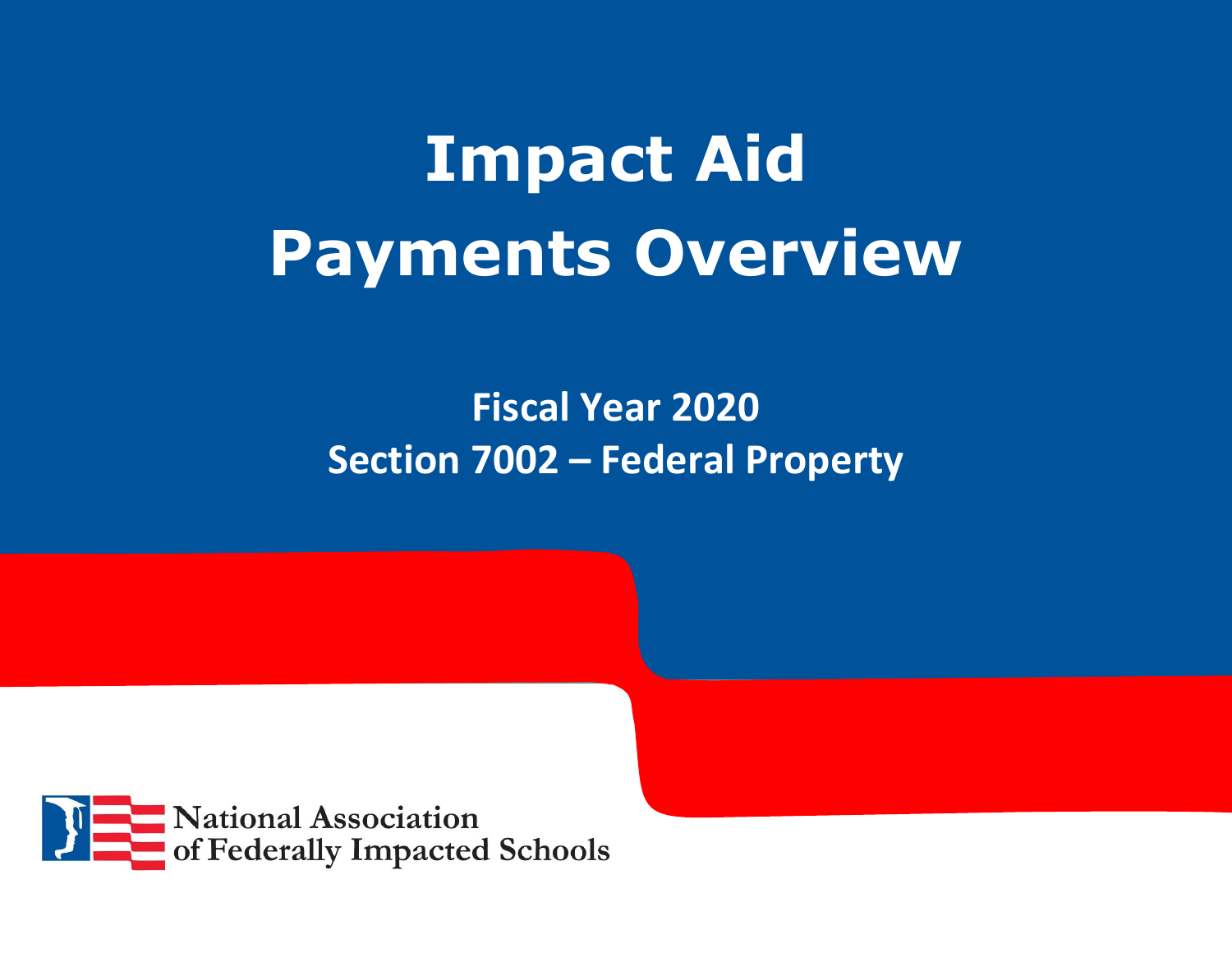### **Table of Contents**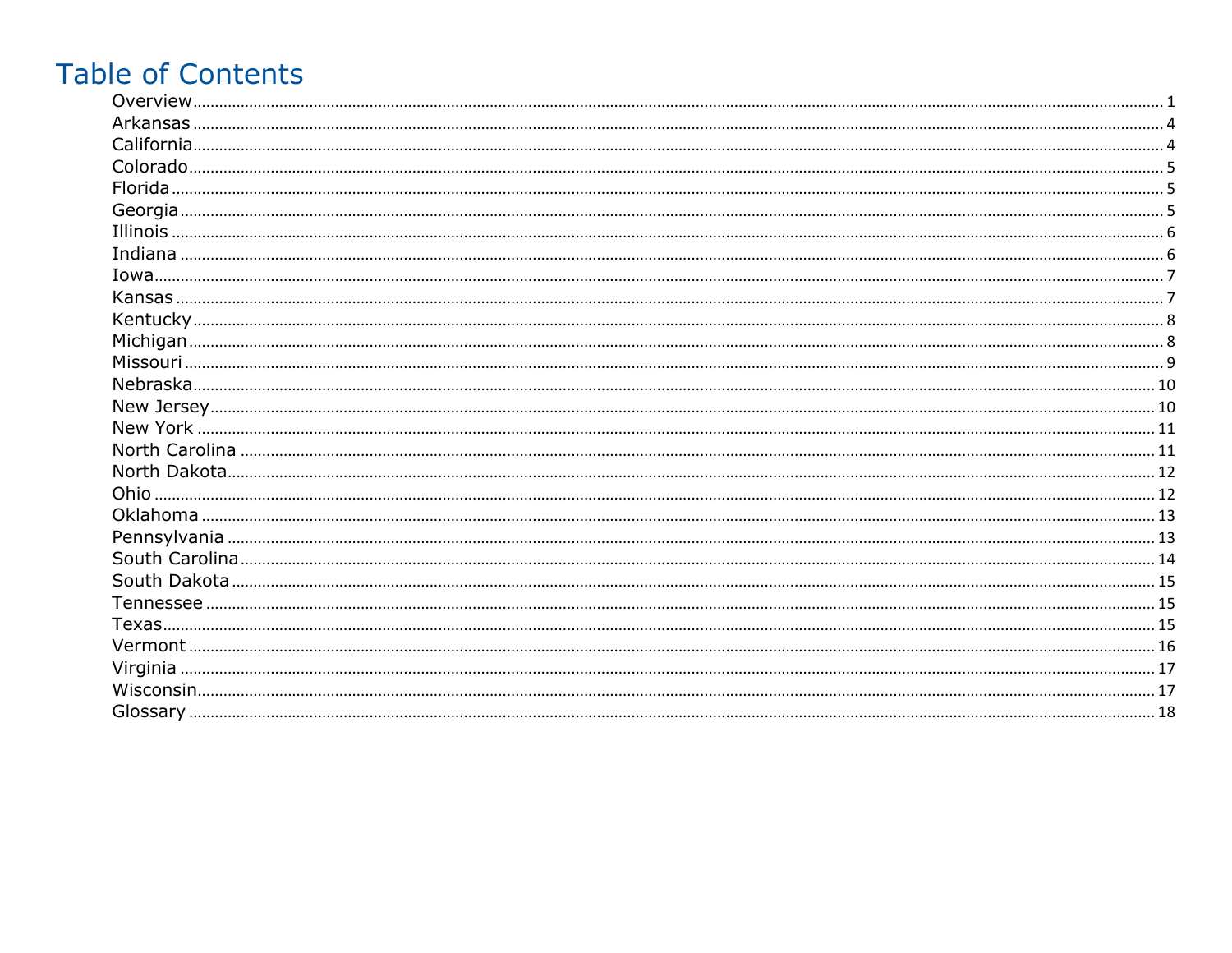#### <span id="page-2-0"></span>**Overview**

#### **About This Publication**

In this publication, the National Association of Federally Impacted Schools (NAFIS) catalogs how Section 7002 funds for Fiscal Year (FY) 2020 were distributed to federally impacted school districts across the United States and its territories, based on information from the U.S. Department of Education Impact Aid payment database. At the time of writing in February 2022, FY 2020 is the most recent year that final payments have been made to federally impacted school districts.

The report features a list of school districts, by state, that received payments for Section 7002 – Federal Property, as well as the payment each school district received in FY 2020 and the amount it would have received if the program were fully funded. In addition, the report includes the number of federally owned and total acres in each school district, as well as the percentage of Federal land. It also notes the congressional district for each school district.

#### **Impact Aid**

U.S. public school districts are financed through a combination of state and local revenue. Local funding comes from a combination of business and residential property taxes and fees and local sales tax.

Because Federal land is exempt from taxation (as are many of the businesses and facilities located on that land), the land places a financial burden on local school districts and taxpayers.

School districts with Federal property—such as military installations, Indian Trust or Treaty lands, Federal low-rent housing and national laboratories, national parks and other Federal buildings and lands—lose local revenue because of these non-taxable Federal activities. Impact Aid is a Federal education program that partially reimburses federally impacted school districts—those located on or near Federal property—for this loss of locally-derived revenue. It ensures these districts are not at a financial disadvantage and that the students they serve have access to the opportunities they need to meet their full potential.

Impact Aid funding is direct, locally controlled and flexible. It goes directly to school districts, bypassing state involvement, and is used to support all students in the district, just like local tax revenue. It can be used for any general fund purpose, such as instructional materials, teacher salaries, transportation, technology, social-emotional supports, extracurricular activities and facilities. All decisions on how Impact Aid funds are spent are made locally, allowing great flexibility to ensure funds are targeted wherever needs are greatest.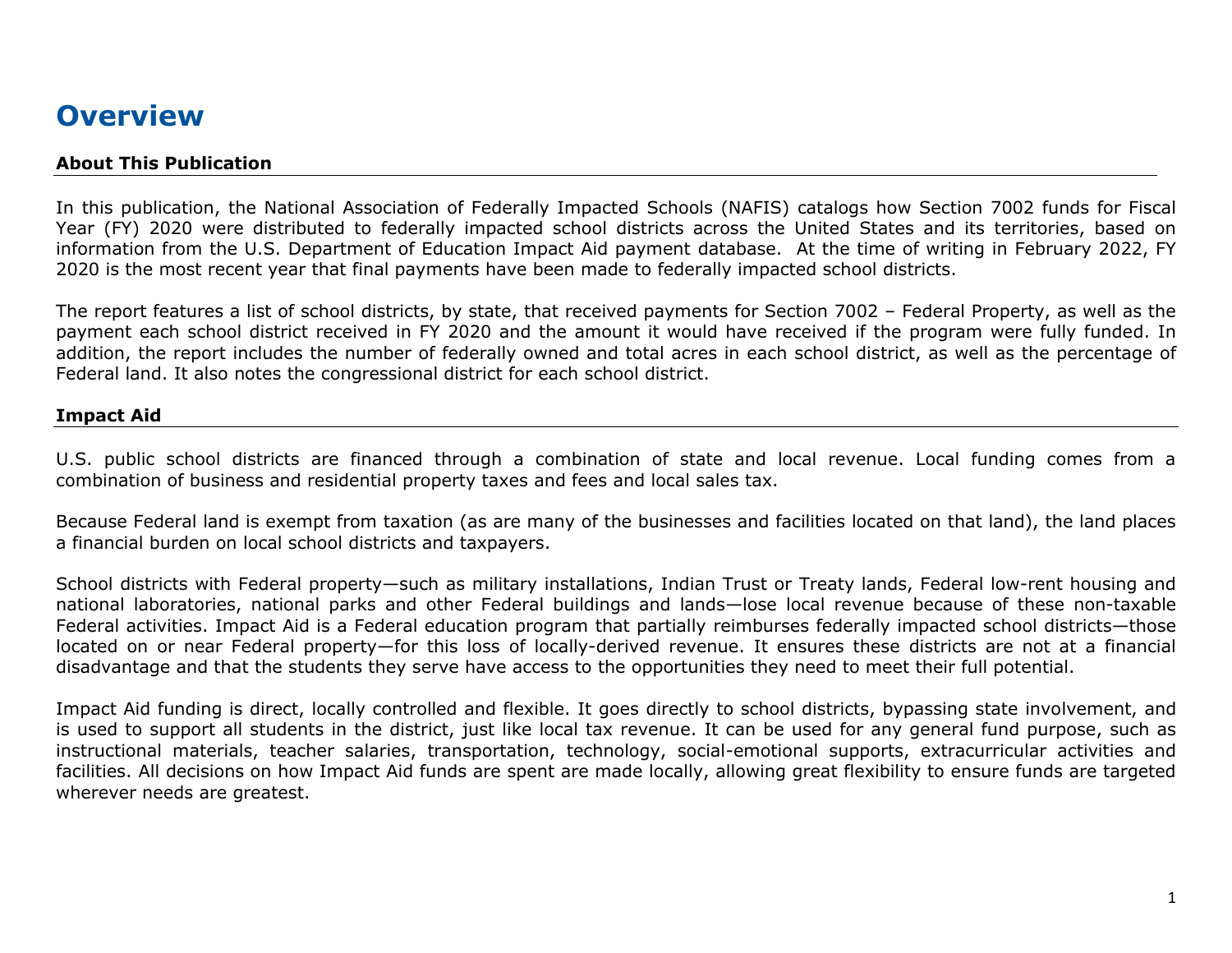For FY 2020, Congress appropriated approximately \$1.49 billion for Impact Aid, across five line items:

| <b>Section</b>                            | <b>Appropriations</b> |
|-------------------------------------------|-----------------------|
| 7002 - Federal Property                   | \$75.31 million       |
| 7003 - Basic Support                      | \$1.34 billion        |
| 7003(d) - Children with Disabilities      | \$48.32 million       |
| 7007 - Construction                       | \$17.41 million       |
| 7008 - Facilities                         | \$4.84 million        |
| Note: Appropriations increased in FY 2021 |                       |

#### **Section 7002 – Federal Property**

Federal Property payments reimburse school districts that have lost significant local revenue due to the Federal ownership of land within school district boundaries. Examples of eligible Federal property include national parks and grasslands, Army Corps of Engineers projects, military testing grounds, national laboratories, environmental waste sites and military academies.

According to data from FY 2018, Section 7002 recipients have a higher percentage of rural school districts than the nation as a whole, at 69%, or 137 districts (nationally, 57% of school districts are considered rural). Fewer recipient school districts are classified as "Town" and "Suburb" than the national average, at 15% and 11%, respectively. The percent of 7002 school districts in cities is exactly the same as for the nation as a whole at 5%, or 9 districts in total.

A school district must meet two criteria to be eligible for Section 7002:

- The property was acquired by the Federal Government after 1938, AND
- The assessed value of the property when it was acquired by the Federal Government was at least 10 percent of the school district's total assessed value

This property cannot have been acquired in exchange for other Federal property. In addition, the district must not be substantially compensated by increases in revenues from Federal activities from the property, such as timber or mining fees.

School districts must submit an application to the U.S. Department of Education to be considered for a Section 7002 payment each year. The Federal Government uses a **three-step formula to determine the amount of Section 7002 funding that a school district should receive – its full funding payment (sometimes referred to as maximum payment)**. This formula was established in 2013 and is considered less subjective and easier to administer than the previous one.

Total assessed value of taxable property

/ (Number of acres - Federal acres)

 $=$  Average dollar-per-acre of taxable property  $\parallel$   $=$  Value of Federal property  $\parallel$   $=$  Full funding payment

- Average dollar-per-acre of taxable property
- **x** Number of eligible Federal acres
- 

#### **Step 1: Step 2: Step 3:**

- Value of Federal property
- **x** Local tax rate
-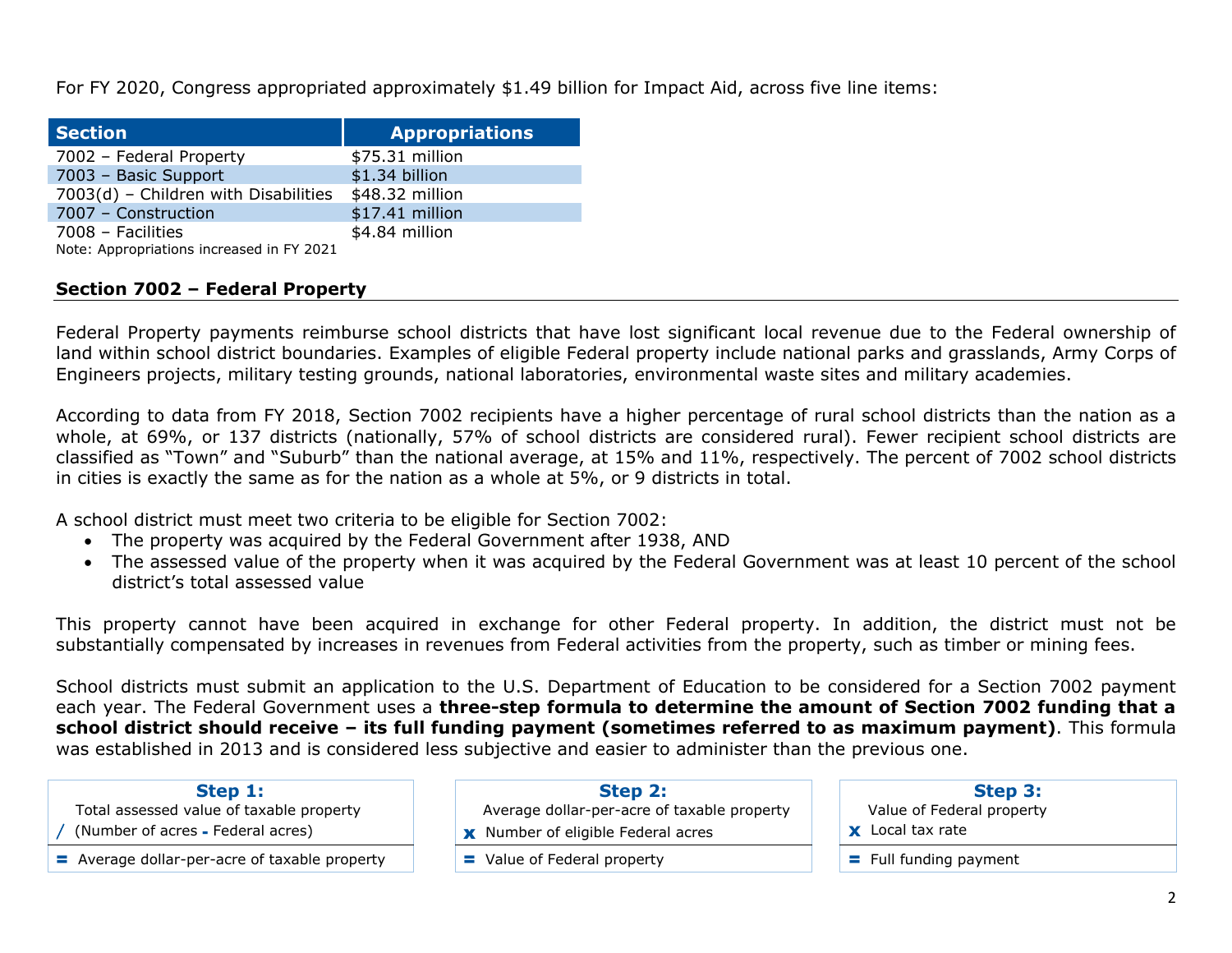Today, each school district receives a foundation payment based on a percentage of funds that it received under the previous formula. Remaining funds are distributed based on the value of taxable property within school district boundaries and the local tax rate.

Because Section 7002 is underfunded, the funding available after foundation payments are made is equally prorated based on each school district's full funding payment as a percentage of the total program cost.

#### **FY 2019 Section 7002 – Federal Property National Snapshot**

For FY 2020, Congress appropriated \$75.31 million for Federal Property payments. Nationwide, 200 school districts applied and were eligible for this funding, with 62 of these school districts containing 25% or more nontaxable Federal land. Their calculated full funding payments totaled over \$916.1 million.

#### **SECTION 7002 - FEDERAL PROPERTY**





Total Number of Federal Acres in Section 7002 School Districts



Nontaxable Federal Land (such as national parks, VA hospitals, military academies, national laboratories, etc.)

Note: This information comes from the U.S. Department of Education and is based on FY 2020 data.

#### **About NAFIS**

The National Association of Federally Impacted Schools (NAFIS) represents the 1,100 federally impacted public school districts that together educate more than 9 million students across the nation. Federally impacted school districts are those located on or near nontaxable Federal property—including military installations; Indian Trust, Treaty and Alaska Native Claims Settlement Act lands; Federal low-rent housing facilities; and national parks, national laboratories and other Federal buildings and property. These school districts, which are demographically and geographically diverse, receive Impact Aid, a Federal education program that reimburses school districts for the lost local revenue and additional costs associated with the presence of Federal property. To learn more, visit [www.nafisdc.org.](http://www.nafisdc.org/)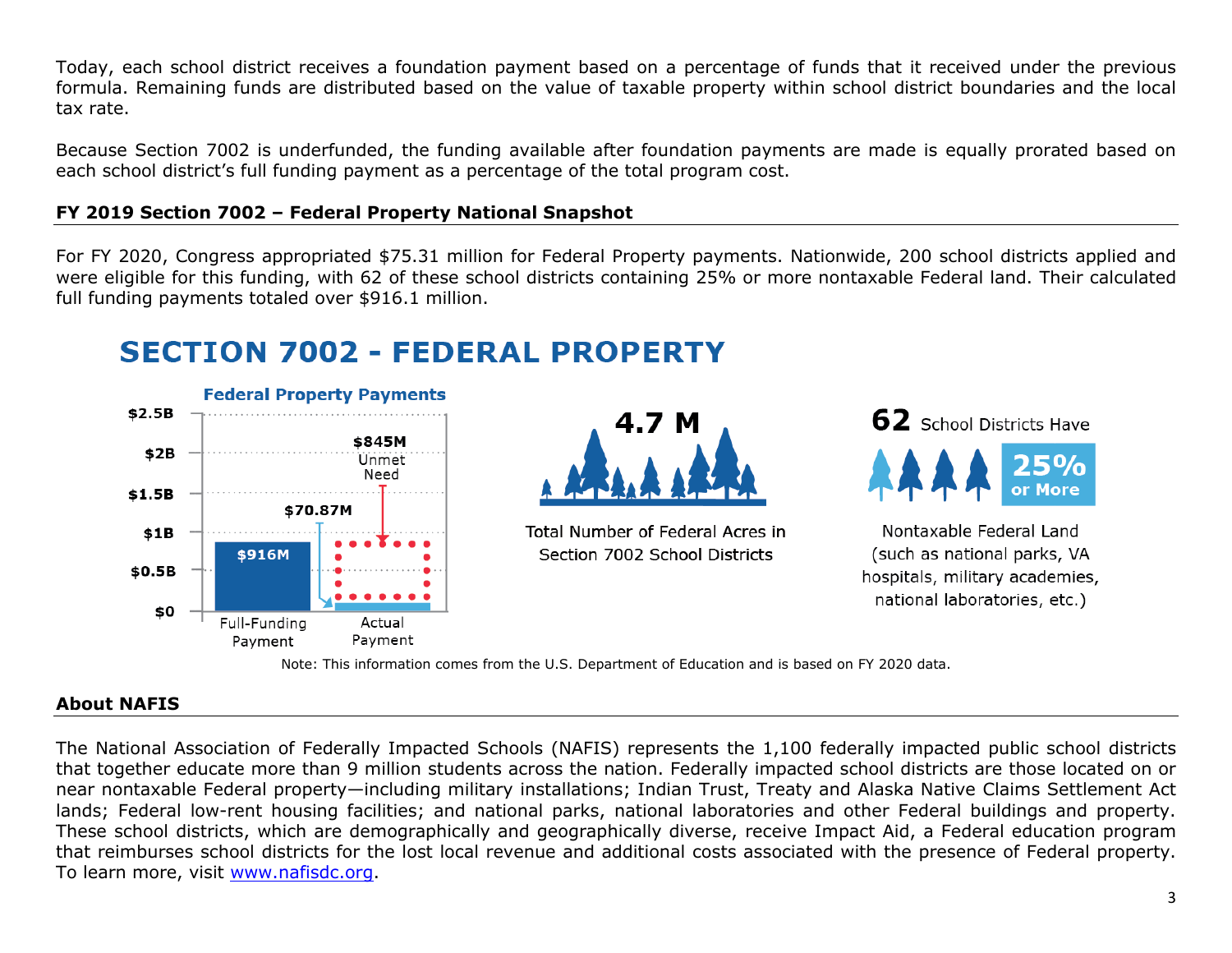#### <span id="page-5-0"></span>**Arkansas**

Impact Aid Fiscal Year 2020 Section 7002 – Federal Property Final Payments

| <b>School District</b>       |           |            | CD   Federal Acres   Total Acres   Percent Federal | <b>FY20 Payment</b> | <b>Full Funding Payment</b> |
|------------------------------|-----------|------------|----------------------------------------------------|---------------------|-----------------------------|
| West Side School District #4 | 26,212.12 | 122,139.21 | 21%                                                | \$465,408,00        | \$1,089,172.68              |
| <b>TOTAL</b>                 | 26.212.12 | 122,139.21 |                                                    | \$465,408,00        | \$1,089,172.68              |

#### <span id="page-5-1"></span>**California**

| <b>School District</b>                            | <b>CD</b>      | <b>Federal Acres</b> | <b>Total Acres</b> | <b>Percent Federal</b> | <b>FY20 Payment</b> | <b>Full Funding Payment</b> |
|---------------------------------------------------|----------------|----------------------|--------------------|------------------------|---------------------|-----------------------------|
| <b>Alpine County Unified School District</b>      | 4              | 22,255.29            | 475,641.00         | 5%                     | \$9,196.00          | \$66,498.62                 |
| <b>Bolinas-Stinson Union School District</b>      | $\overline{2}$ | 12,072.00            | 26,636.72          | 45%                    | \$270,966.00        | \$2,494,901.25              |
| <b>Fallbrook Union Elementary School District</b> | 50             | 111,512.00           | 164,336.00         | 68%                    | \$2,648,865.00      | \$70,694,317.58             |
| <b>Fallbrook Union High School District</b>       | 50             | 111,512.00           | 176,723.00         | 63%                    | \$1,587,738.00      | \$40,734,346.16             |
| French Gulch-Whiskeytown Elem. School Dist.       |                | 20,905.62            | 124,600.00         | 17%                    | \$47,846.00         | \$21,709.74                 |
| <b>Hueneme Elementary School District</b>         | 26             | 1,550.00             | 4,955.39           | 31%                    | \$181,699.00        | \$2,587,439.54              |
| <b>Island Union Elementary School District</b>    | 21             | 8,000.00             | 26,218.40          | 31%                    | \$2,105.00          | \$107,467.94                |
| <b>Lompoc Unified School District</b>             | 24             | 57,952.38            | 192,658.80         | 30%                    | \$620,100.00        | \$9,152,834.24              |
| Los Alamitos Unif. School Dist.                   | 3              | 5,792.00             | 12,320.00          | 47%                    | \$3,868,222.00      | \$43,499,061.53             |
| <b>Oceanside Unified School District</b>          | 49             | 25,342.00            | 42,243.00          | 60%                    | \$2,585,219.00      | \$94,408,202.14             |
| <b>San Diego Unified School District</b>          | $51 - 53$      | 15,060.00            | 139,535.00         | 11%                    | \$1,289,232.00      | \$82,492,170.71             |
| <b>Shoreline Unified School District</b>          | $\overline{2}$ | 49,332.00            | 123,135.56         | 40%                    | \$1,713,272.00      | \$3,274,727.12              |
| <b>Sierra Sands Unified School District</b>       | 23             | 49,281.00            | 620,460.00         | 8%                     | \$1,108,695.00      | \$903,975.88                |
| <b>Wheatland School District</b>                  | 3              | 17,692.80            | 67,200.00          | 26%                    | \$10,890.00         | \$394,200.00                |
| <b>TOTAL</b>                                      |                | 508,259.09           | 2,196,662.87       |                        | \$15,944,045.00     | \$350,831,852.45            |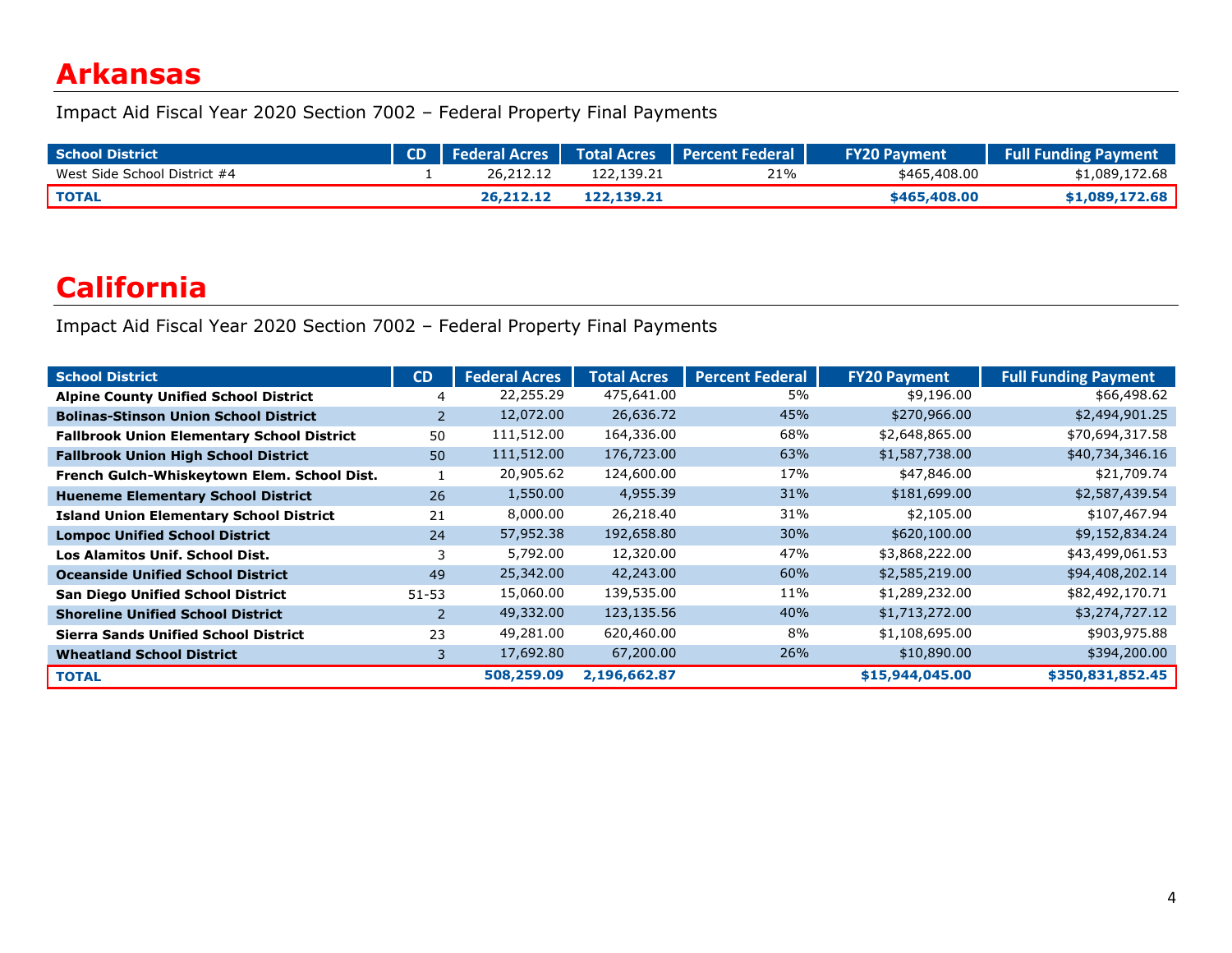### <span id="page-6-0"></span>**Colorado**

Impact Aid Fiscal Year 2020 Section 7002 – Federal Property Final Payments

| School District                    |     |           |            | CD   Federal Acres   Total Acres   Percent Federal | <b>FY20 Payment</b> | <b>Full Funding Payment</b> |
|------------------------------------|-----|-----------|------------|----------------------------------------------------|---------------------|-----------------------------|
| <b>Academy School District #20</b> |     | 17,710.45 | 81,541.46  | 22%                                                | \$1,762,828.00      | \$19,865,360.32             |
| Adams Co. School Dist. #14         | 1.5 | 16,465.75 | 30,394.00  | 54%                                                | \$3,088,096.00      | \$27,213,157.43             |
| <b>TOTAL</b>                       |     | 34,176,20 | 111,935,46 |                                                    | \$4,850,924.00      | \$47,078,517.75             |

### <span id="page-6-1"></span>**Florida**

Impact Aid Fiscal Year 2020 Section 7002 – Federal Property Final Payments

| School District                |           |            | CD   Federal Acres   Total Acres   Percent Federal | <b>FY20 Payment</b> | <b>Full Funding Payment</b> |
|--------------------------------|-----------|------------|----------------------------------------------------|---------------------|-----------------------------|
| <b>Walton Co. School Board</b> | 76,289.00 | 669,440.00 | 11%                                                | \$292,948,00        | \$8,660,810.96              |
| <b>TOTAL</b>                   | 76,289.00 | 669,440.00 |                                                    | \$292,948,00        | \$8,660,810.96              |

### <span id="page-6-2"></span>**Georgia**

| <b>School District</b>                   | <b>CD</b> | <b>Federal Acres</b> | <b>Total Acres</b> | <b>Percent Federal</b> | <b>FY20 Payment</b> | <b>Full Funding Payment</b> |
|------------------------------------------|-----------|----------------------|--------------------|------------------------|---------------------|-----------------------------|
| <b>Bryan County Board of Education</b>   |           | 109,050.00           | 282,752.00         | 39%                    | \$751,508.00        | \$33,467,728.32             |
| <b>Clay County Board of Education</b>    |           | 16,604.00            | 138,873.60         | 12%                    | \$143,210.00        | \$203,716.36                |
| <b>Liberty County Board of Education</b> |           | 123,822.86           | 267,155.20         | 46%                    | \$694,010.00        | \$21,044,241.97             |
| <b>Lincoln Co. Board of Education</b>    | 10        | 52,750.00            | 164,672.00         | 32%                    | \$266,401.00        | \$2,102,675.37              |
| <b>Long County School System</b>         |           | 24,615.00            | 258,233.00         | 10%                    | \$38,196.00         | \$527,687.41                |
| <b>TOTAL</b>                             |           | 326,841,86           | 1,111,685.80       |                        | \$1,893,325.00      | \$57,346,049.43             |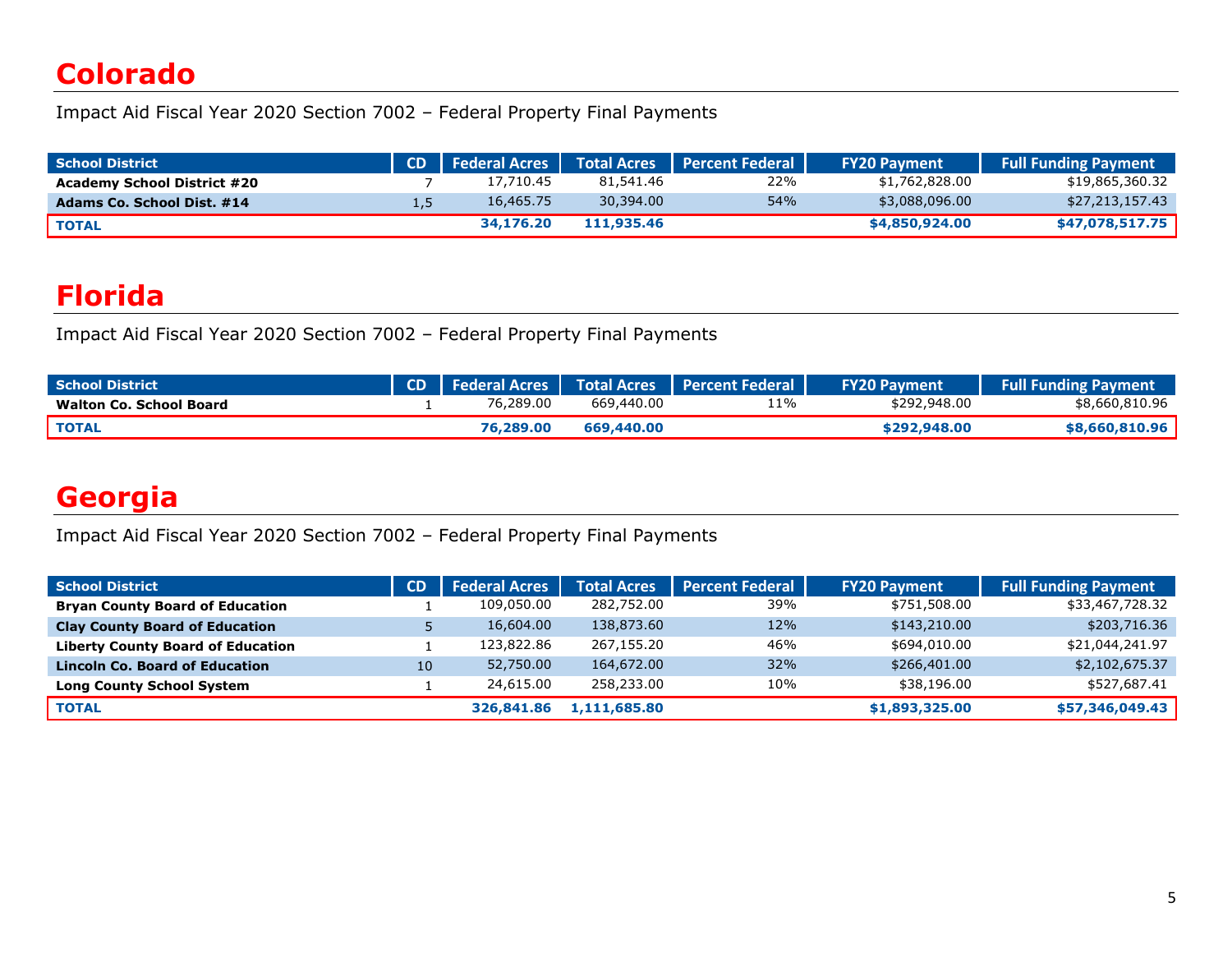<span id="page-7-0"></span>Impact Aid Fiscal Year 2020 Section 7002 – Federal Property Final Payments

| School District                            | <b>CD</b> | <b>Federal Acres</b> | <b>Total Acres</b> | <b>Percent Federal</b> | <b>FY20 Payment</b> | <b>Full Funding Payment</b> |
|--------------------------------------------|-----------|----------------------|--------------------|------------------------|---------------------|-----------------------------|
| Cass School Dist. #63                      | 11        | 1,026.00             | 2,807.00           | 37%                    | \$423,933.00        | \$5,272,197.07              |
| <b>Community Consol. School Dist. #180</b> | 11        | 2,408.00             | 5,043.84           | 48%                    | \$769,868.00        | \$7,530,814.77              |
| Elwood CCSD #203                           |           | 6,747.37             | 18,679.68          | 36%                    | \$706,224.00        | \$1,437,097.40              |
| Ewing-Northern Comm. C. School Dist. #115  | 12        | 15,398.00            | 56,819.42          | 27%                    | \$60,632.00         | \$279,550.72                |
| <b>Giant City Community Consolidate</b>    | 12.15     | 5,046.00             | 15,339.43          | 33%                    | \$19,322.00         | \$481,271.94                |
| <b>Lemont High School District 210</b>     |           | 3,608.00             | 19,840.00          | 18%                    | \$920,943.00        | \$4,898,765.10              |
| Wilmington Comm. Unit School Dist. #209-U  | 16        | 14,876.45            | 63,503.36          | 23%                    | \$2,087,300.00      | \$3,217,335.31              |
| <b>TOTAL</b>                               |           | 49,109.82            | 182,032.73         |                        | \$4,988,122.00      | \$23,117,032.31             |

#### <span id="page-7-1"></span>**Indiana**

| <b>School District</b>                        | <b>CD</b> | <b>Federal Acres</b> | <b>Total Acres</b> | Percent Federal | <b>FY20 Payment</b> | <b>Full Funding Payment</b> |
|-----------------------------------------------|-----------|----------------------|--------------------|-----------------|---------------------|-----------------------------|
| <b>Bartholomew Cons. School Corp.</b>         |           | 24,270.00            | 192,563.52         | 13%             | \$223,359.00        | \$1,115,588.01              |
| <b>Loogootee Community School Corporation</b> |           | 39,150.00            | 85,562.00          | 46%             | \$258,924.00        | \$606,164.09                |
| <b>Madison Cons. Schools</b>                  |           | 15,770.00            | 161,805.00         | 10%             | \$71,870.00         | \$203,102.39                |
| <b>Perry Central Comm. School Corp.</b>       |           | 43,251.00            | 219,996.00         | 20%             | \$161,447,00        | \$299,708.51                |
| South Ripley Comm. School Corp.               |           | 28,042.04            | 135,280.73         | 21%             | \$70,103.00         | \$221,029.97                |
| <b>TOTAL</b>                                  |           | 150,483,04           | 795,207.25         |                 | \$785,703.00        | \$2,445,592.97              |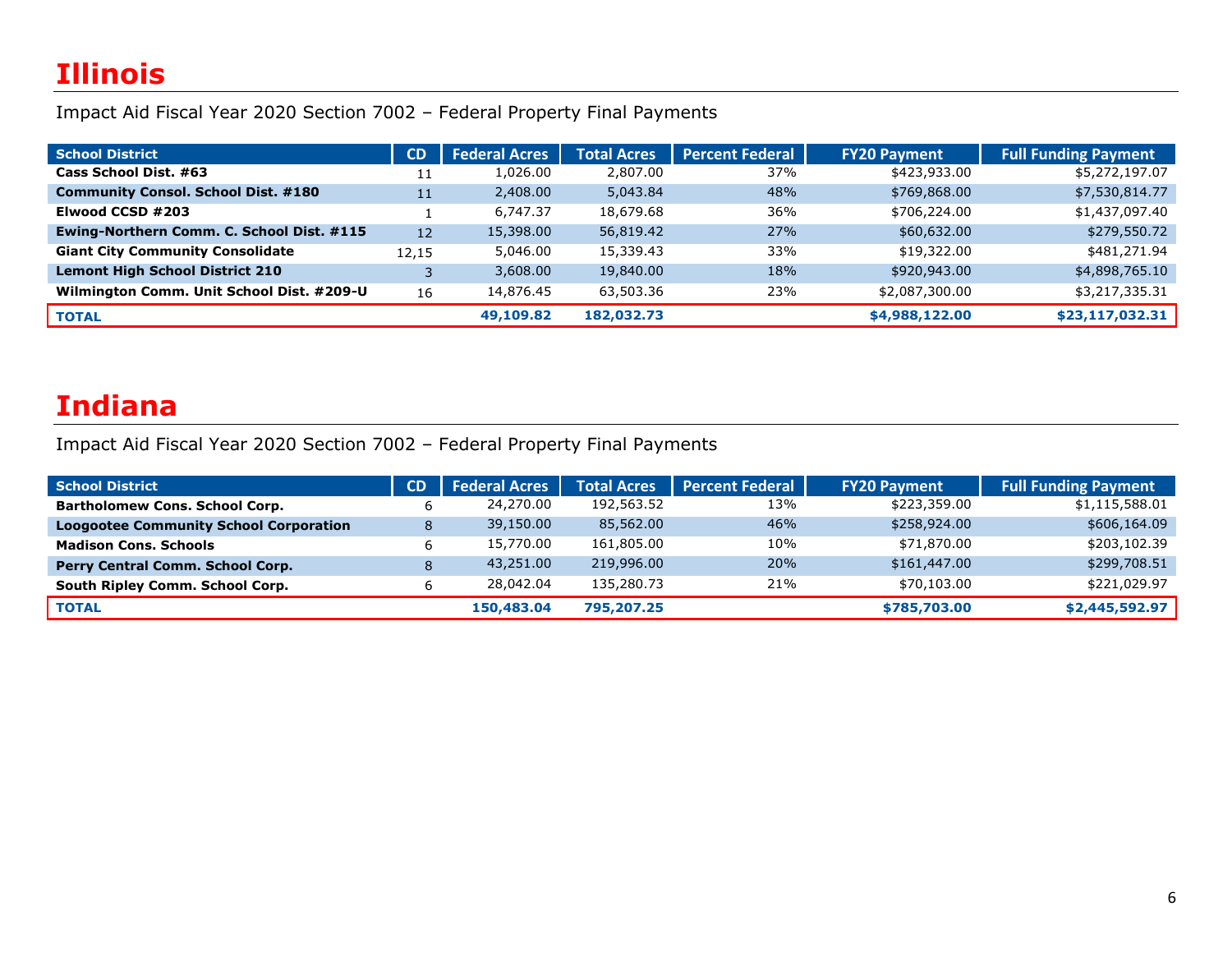#### <span id="page-8-0"></span>**Iowa**

Impact Aid Fiscal Year 2020 Section 7002 – Federal Property Final Payments

| School District                          | <b>CD</b> | <b>Federal Acres</b> | <b>Total Acres</b> | l Percent Federal 1 | <b>FY20 Payment</b> | <b>Full Funding Payment</b> |
|------------------------------------------|-----------|----------------------|--------------------|---------------------|---------------------|-----------------------------|
| <b>Clear Creek-Amana Schools</b>         |           | 9,595.62             | 9,596.00           | 100%                | \$66,146.00         | \$25.25                     |
| <b>Moravia Community School District</b> |           | 21,344.00            | 83,993,00          | 25%                 | \$60,743.00         | \$289,272.68                |
| Solon Comm. School Dist.                 |           | 6,107.00             | 55,568.62          | 11%                 | \$83,094.00         | \$627,000.60                |
| <b>TOTAL</b>                             |           | 37,046.62            | 149,157.62         |                     | \$209,983.00        | \$916,298.53                |

#### <span id="page-8-1"></span>**Kansas**

| <b>School District</b>                          | CD            | <b>Federal Acres</b> | <b>Total Acres</b> | <b>Percent Federal</b> | <b>FY20 Payment</b> | <b>Full Funding Payment</b> |
|-------------------------------------------------|---------------|----------------------|--------------------|------------------------|---------------------|-----------------------------|
| <b>Blue Valley Unified School District #384</b> |               | 21,156.81            | 201,027.70         | 11%                    | \$82,707.00         | \$142,512.68                |
| <b>Burlington Unif. School Dist. #244</b>       |               | 14,918.43            | 110,477.90         | 14%                    | \$29,113.00         | \$145,680.49                |
| Clay Center Unified School Dist. #379           |               | 16,536.00            | 374,968.00         | 4%                     | \$23,892.00         | \$221,630.94                |
| Ell-Saline Unif. School Dist. #307              |               | 23,302.00            | 185,908.00         | 13%                    | \$30,670.00         | \$195,734.98                |
| Eureka Unif. School Dist. #389                  | 4             | 10,546.00            | 31,801.90          | 33%                    | \$13,150.00         | \$117,162.01                |
| Independence Unif. School Dist. #446            | $\mathcal{P}$ | 20,227.00            | 137,886.00         | 15%                    | \$26,320.00         | \$0.01                      |
| Jefferson West USD 340                          |               | 8,370.00             | 49,918.08          | 17%                    | \$40,443.00         | \$263,601.84                |
| Norton Unif. School Dist. #211                  |               | 7,185.00             | 364,585.57         | $2\%$                  | \$6,549.00          | \$41,438.96                 |
| Oskaloosa Unif. School Dist. #341               |               | 12,344.00            | 63,599.00          | 19%                    | \$58,191.00         | \$257,424.85                |
| <b>Riley Unified Sch. Dist. 378</b>             |               | 35,330.00            | 92,243.00          | 38%                    | \$55,106.00         | \$1,700,088.61              |
| Thunder Ridge Unif. School Dist. #110           |               | 13,811.00            | 92,305.00          | 15%                    | \$53,207.00         | \$60,727.99                 |
| <b>USD 343 Perry Public Schools</b>             |               | 7,758.00             | 70,385.39          | 11%                    | \$19,525.00         | \$134,242.30                |
| Waconda Unif. School Dist. #272                 |               | 23,415.00            | 157,427.00         | 15%                    | \$63,124.00         | \$307,821.96                |
| West Franklin Unif. School Dist. #287           |               | 4,148.00             | 19,789.01          | 21%                    | \$12,534.00         | \$74,113.71                 |
| <b>TOTAL</b>                                    |               | 219,047.24           | 1,952,321.55       |                        | \$514,531.00        | \$3,662,181.33              |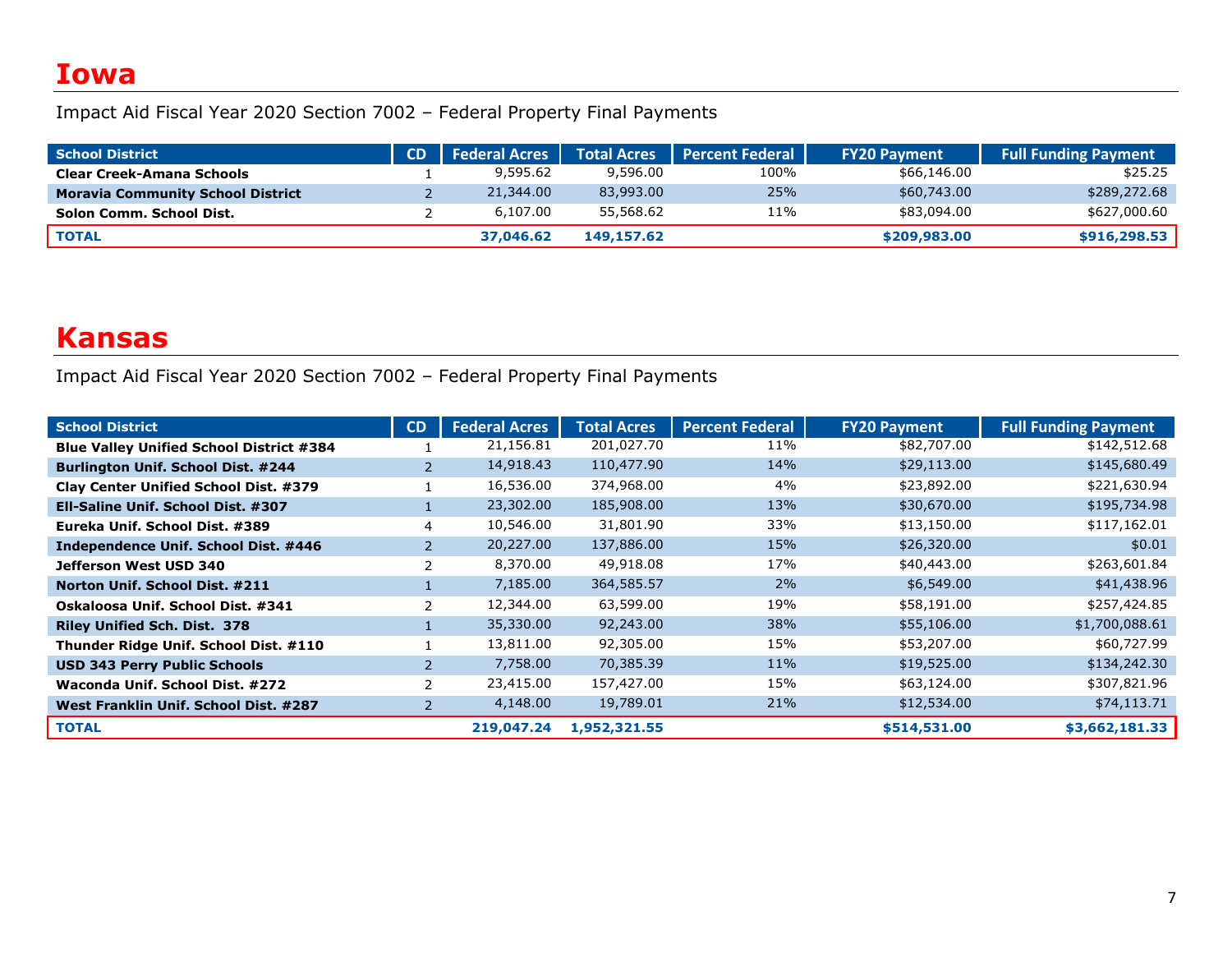### <span id="page-9-0"></span>**Kentucky**

Impact Aid Fiscal Year 2020 Section 7002 – Federal Property Final Payments

| School District                        | CD | <b>Federal Acres</b> | <b>Total Acres</b> | <b>Percent Federal</b> | <b>FY20 Payment</b> | <b>Full Funding Payment</b> |
|----------------------------------------|----|----------------------|--------------------|------------------------|---------------------|-----------------------------|
| <b>Edmonson Co. Board of Education</b> |    | 45,477.00            | 140,947.00         | 32%                    | \$90,127.00         | \$1,108,940.09              |
| <b>Lyon County Schools</b>             |    | 23,076.51            | 164,480.00         | 14%                    | \$63,756.00         | \$410,674.97                |
| <b>Russell Co. Board of Education</b>  |    | 32,616.98            | 180,478.00         | 18%                    | \$255,449.00        | \$671,554.70                |
| <b>Taylor Co. School Dist.</b>         |    | 13,436.00            | 173,422.84         | 8%                     | \$58,952.00         | \$282,281.76                |
| <b>Trigg County School District</b>    |    | 76,034.93            | 307,923,20         | 25%                    | \$1,171,502.00      | \$1,286,893.43              |
| <b>TOTAL</b>                           |    | 190,641.42           | 967,251.04         |                        | \$1,639,786.00      | \$3,760,344.95              |

#### <span id="page-9-1"></span>**Michigan**

| <b>School District</b>                     | <b>CD</b> | <b>Federal Acres</b> | <b>Total Acres</b> | <b>Percent Federal</b> | <b>FY20 Payment</b> | <b>Full Funding Payment</b> |
|--------------------------------------------|-----------|----------------------|--------------------|------------------------|---------------------|-----------------------------|
| <b>Baldwin Comm. Schools</b>               |           | 14,884.64            | 234,096.02         | 6%                     | \$119,812.00        | \$556,615.00                |
| <b>Big Bay De Noc School Dist.</b>         |           | 2,042.00             | 81,063.00          | 3%                     | \$18,471.00         | \$19,926.58                 |
| <b>Ewen-Trout Creek School</b>             |           | 63,654.00            | 436,312.23         | 15%                    | \$128,987.00        | \$198,087.82                |
| <b>Glen Lake Community School</b>          |           | 24,303.89            | 94,306.64          | 26%                    | \$3,293,250.00      | \$4,585,003.46              |
| <b>Leland Public School</b>                |           | 16,446.08            | 45,121.20          | 36%                    | \$693,382.00        | \$3,662,387.67              |
| Wakefield-Marenisco School District        |           | 29,750.00            | 368,200.00         | 8%                     | \$43,726.00         | \$170,437.37                |
| <b>Watersmeet Township School District</b> |           | 60,522.00            | 177,774.00         | 34%                    | \$323,447.00        | \$1,532,245.19              |
| <b>TOTAL</b>                               |           | 211,602.61           | 1,436,873.09       |                        | \$4,621,075.00      | \$10,724,703.09             |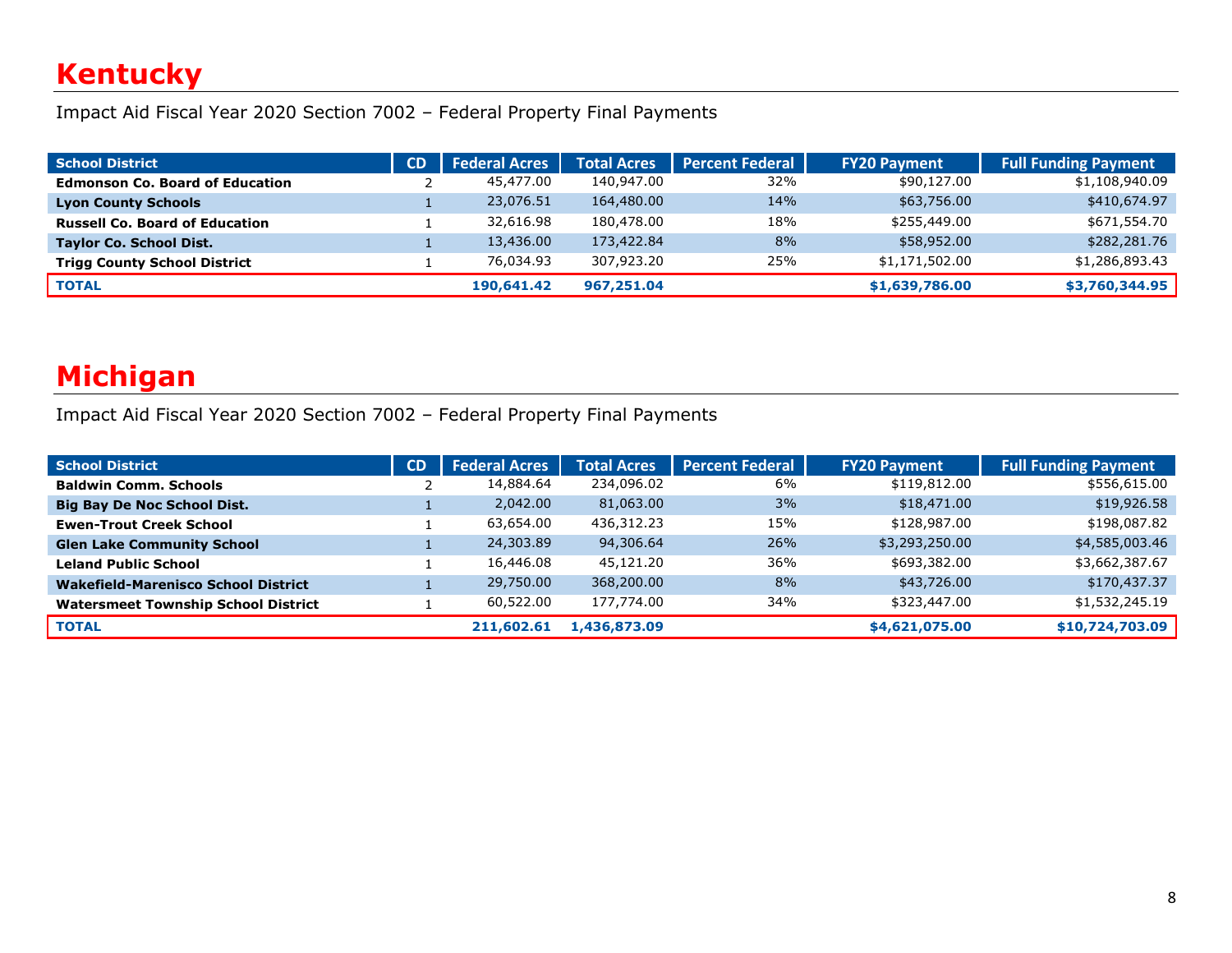### <span id="page-10-0"></span>**Missouri**

| <b>School District</b>                     | CD             | <b>Federal Acres</b> | <b>Total Acres</b> | <b>Percent Federal</b> | <b>FY20 Payment</b> | <b>Full Funding Payment</b> |
|--------------------------------------------|----------------|----------------------|--------------------|------------------------|---------------------|-----------------------------|
| <b>Bunker R-III School Dist. 090-077</b>   | 8              | 11,255.00            | 147,429.00         | 8%                     | \$11,297.61         | \$140,677.38                |
| Center 58 School Dist. 048-080             | 8              | 309.44               | 7,441.63           | 4%                     | \$275,941.00        | \$858,393.71                |
| <b>Chadwick School Dist. R-1</b>           | 5              | 26,060.00            | 88,432.00          | 29%                    | \$46,737.00         | \$160,754.34                |
| East Carter Co. R-II School Dist. 018-047  | $\overline{7}$ | 20,163.48            | 185,642.25         | 11%                    | \$19,397.41         | \$86,587.75                 |
| <b>Eminence R-I</b>                        | 8              | 19,170.00            | 226,422.00         | 8%                     | \$32,121.00         | \$49,886.99                 |
| Fair Play R-II School Dist. 084-002        | 8              | 3,367.00             | 54,887.01          | 6%                     | \$4,786.45          | \$42,282.46                 |
| Greenville R-II School Dist. 111-086       | 7              | 55,229.84            | 288,412.30         | 19%                    | \$56,358.04         | \$201,589.68                |
| Hermitage R-IV School Dist. 043-004        | 8              | 12,251.85            | 39,587.00          | 31%                    | \$16,672.00         | \$403,401.53                |
| <b>Lakeland R-III School District</b>      | 4              | 31,031.07            | 120,890.99         | 26%                    | \$44,847.34         | \$268,811.62                |
| Lesterville R-IV School Dist. 090-078      | $\overline{4}$ | 1,746.00             | 74,114.00          | 2%                     | \$1,176.06          | \$20,917.61                 |
| <b>Osceola School District</b>             | 8              | 15,342.00            | 80,997.00          | 19%                    | \$42,891.84         | \$203,440.20                |
| <b>Phelps County R-III</b>                 | $\overline{4}$ | 17,764.61            | 91,970.96          | 19%                    | \$3,906.00          | \$118,513.04                |
| Smithville R-II School Dist. 024-087       | 8              | 8,779.00             | 52,013.29          | 17%                    | \$96,728.00         | \$1,498,174.11              |
| <b>Southern Reynolds R-II Schools</b>      | 6              | 11,490.00            | 210,908.00         | 5%                     | \$12,907.87         | \$44,891.70                 |
| <b>Stockton R-1 School District</b>        | 8              | 25,876.00            | 197,533.99         | 13%                    | \$16,933.71         | \$298,676.49                |
| Van Buren R-I School Dist. 018-050         | 8              | 29,095.72            | 208,600.57         | 14%                    | \$74,686.68         | \$134,431.72                |
| <b>Warsaw R-IX School District 008-107</b> | 4              | 47,913.22            | 211,623.70         | 23%                    | \$153,711.40        | \$929,515.41                |
| <b>Wheatland R-II School Dist.</b>         | $\overline{4}$ | 13,183.40            | 80,135.34          | 16%                    | \$15,595.58         | \$170,221.72                |
| Winona R-III School Dist. 101-105          | 4              | 61,519.00            | 115,770.00         | 53%                    | \$55,700.80         | \$402,812.43                |
| <b>TOTAL</b>                               |                | 411,546.63           | 2,482,811.03       |                        | \$982,395.79        | \$6,033,979.89              |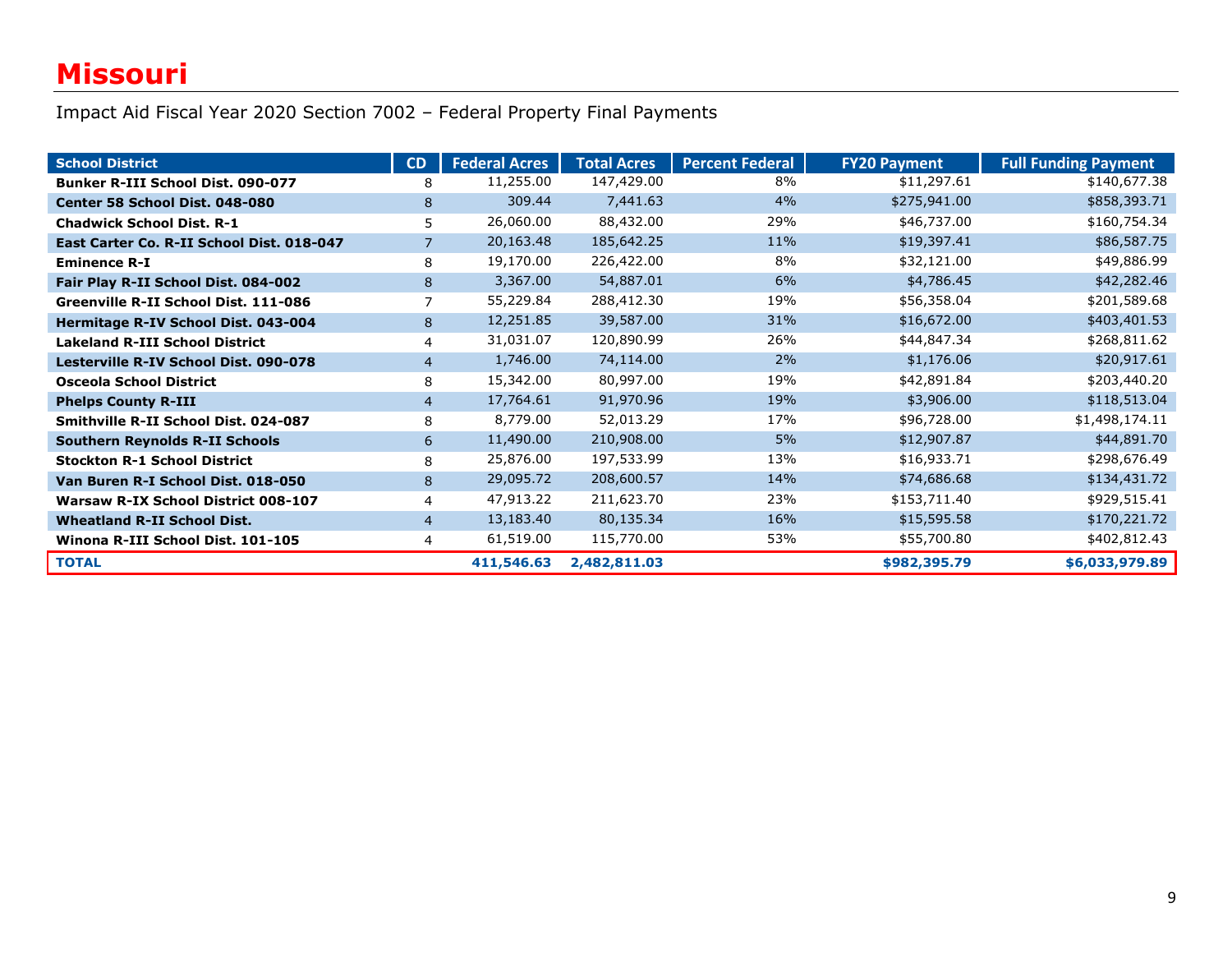#### <span id="page-11-0"></span>**Nebraska**

Impact Aid Fiscal Year 2020 Section 7002 – Federal Property Final Payments

| <b>School District</b>                           | <b>CD</b> | <b>Federal Acres</b> | <b>Total Acres</b> | <b>Percent Federal</b> | <b>FY20 Payment</b> | <b>Full Funding Payment</b> |
|--------------------------------------------------|-----------|----------------------|--------------------|------------------------|---------------------|-----------------------------|
| <b>Alma Public School</b>                        |           | 21,812.00            | 102,451.00         | 21%                    | \$151,548.32        | \$888,400.21                |
| <b>Harvard Public School</b>                     |           | 8,138.00             | 60,629.00          | 13%                    | \$101,837.00        | \$0.31                      |
| <b>Malcolm Public Schools</b>                    |           | 3,052.43             | 47,259.68          | 6%                     | \$42,816.20         | \$213,031.75                |
| <b>Niobrara School District #1-R</b>             |           | 4,046.00             | 118,009.87         | 3%                     | \$3,443.00          | \$69,522.53                 |
| South Central Nebraska Unified School District 5 |           | 22,053.68            | 305,024.00         | 7%                     | \$257,887.00        | \$919,159.27                |
| Southern Valley School Dist. #540                |           | 4,105.00             | 353,146.34         | $1\%$                  | \$30,211.59         | \$80,421.46                 |
| <b>TOTAL</b>                                     |           | 63,207.11            | 986,519.89         |                        | \$587,743.11        | \$2,170,535.53              |

#### <span id="page-11-1"></span>**New Jersey**

| <b>School District</b>                          | CD | <b>Federal Acres</b> | <b>Total Acres</b> | <b>Percent Federal</b> | <b>FY20 Payment</b> | <b>Full Funding Payment</b> |
|-------------------------------------------------|----|----------------------|--------------------|------------------------|---------------------|-----------------------------|
| <b>Blairstown Township BOE</b>                  |    | 7,501.20             | 43,580.00          | 17%                    | \$37,802.00         | \$1,369,514.48              |
| <b>Colts Neck Twp. Board of Education</b>       | 4  | 4,970.00             | 20,299.00          | 24%                    | \$688,668.64        | \$6,927,205.90              |
| <b>Kittatinny Regional High School District</b> |    | 18,837.00            | 88,839.00          | 21%                    | \$396,011.72        | \$4,134,295.98              |
| <b>Lakehurst Borough Board of Education</b>     | 4  | 6.60                 | 22.84              | 29%                    | \$61,662.00         |                             |
| <b>Montague Board of Education</b>              |    | 2,616.00             | 26,695.00          | 10%                    | \$171,930.17        | \$660,455.71                |
| <b>New Hanover Twp. Board of Education</b>      |    | 8,435,00             | 16,971.00          | 50%                    | \$682,630.63        | \$1,868,599.08              |
| <b>Plumsted Twp. Board of Education</b>         | 4  | 11,904.50            | 26,048.00          | 46%                    | \$1,050,301.47      | \$10,961,727.68             |
| <b>Rockaway Township Board of Education</b>     | 11 | 2,930.27             | 29,383.40          | 10%                    | \$383,488.04        | \$5,174,542.54              |
| Sandyston-Walpack Consolidated School Dist.     | 5  | 18,681.62            | 42,964.00          | 43%                    | \$368,603.98        | \$1,649,447.61              |
| <b>TOTAL</b>                                    |    | 75,882.19            | 294,802.24         |                        | \$3,841,098.65      | \$32,745,788.98             |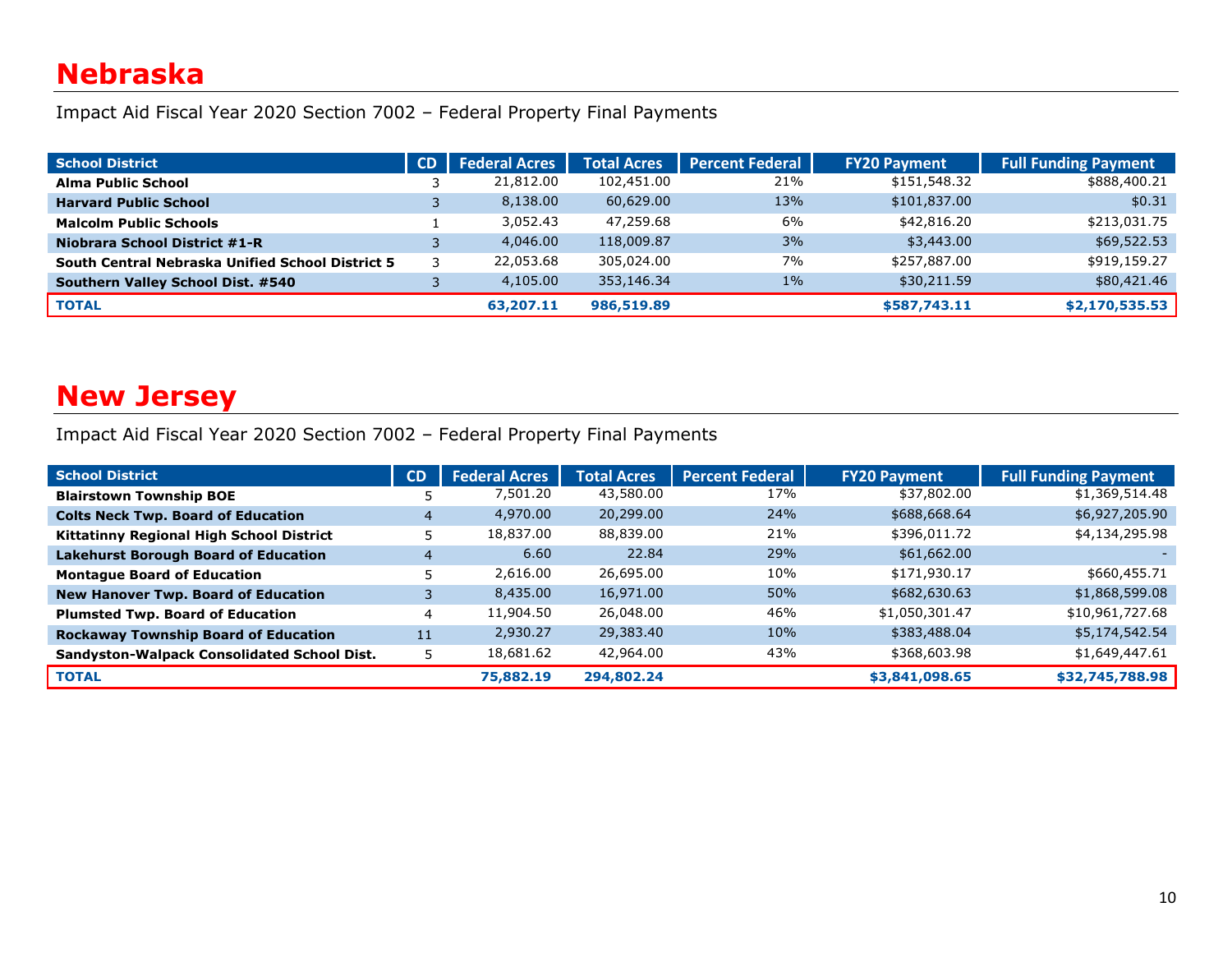#### <span id="page-12-0"></span>**New York**

Impact Aid Fiscal Year 2020 Section 7002 – Federal Property Final Payments

| School District                                                        | CD. | <b>Federal Acres</b> |           | Total Acres   Percent Federal | <b>FY20 Payment</b> | <b>Full Funding Payment</b> |
|------------------------------------------------------------------------|-----|----------------------|-----------|-------------------------------|---------------------|-----------------------------|
| <b>Highland Falls-Ft. Montgomery Central School</b><br><b>District</b> | 18  | 13,857.00            | 20,190.00 | 69%                           | \$3,687,454.00      | \$23,777,925.34             |
| <b>Hyde Park Central School District</b>                               | 19  | 1,086.21             | 24,719.00 | 4%                            | \$365,246,70        | \$1,730,362.39              |
| <b>TOTAL</b>                                                           |     | 14,943.21            | 44,909.00 |                               | \$4,052,700.70      | \$25,508,287.73             |

### <span id="page-12-1"></span>**North Carolina**

| <b>School District</b>                  | <b>CD</b>   Federal Acres | <b>Total Acres</b> | <b>Percent Federal</b> | <b>FY20 Payment</b> | <b>Full Funding Payment</b> |
|-----------------------------------------|---------------------------|--------------------|------------------------|---------------------|-----------------------------|
| <b>Graham County Schools</b>            | 60,237.97                 | 186,915,00         | 32%                    | \$420,542.00        | \$2,924,966.44              |
| <b>Onslow County Board of Education</b> | 126,082.59                | 520,288.00         | 24%                    | \$2,393,068.00      | \$27,022,143.99             |
| <b>Swain County Board of Education</b>  | 262,558.00                | 370,130.00         | 71%                    | \$620,520.00        | \$5,966,585.83              |
| <b>TOTAL</b>                            | 448,878,56                | 1,077,333.00       |                        | \$3,434,130.00      | \$35,913,696.26             |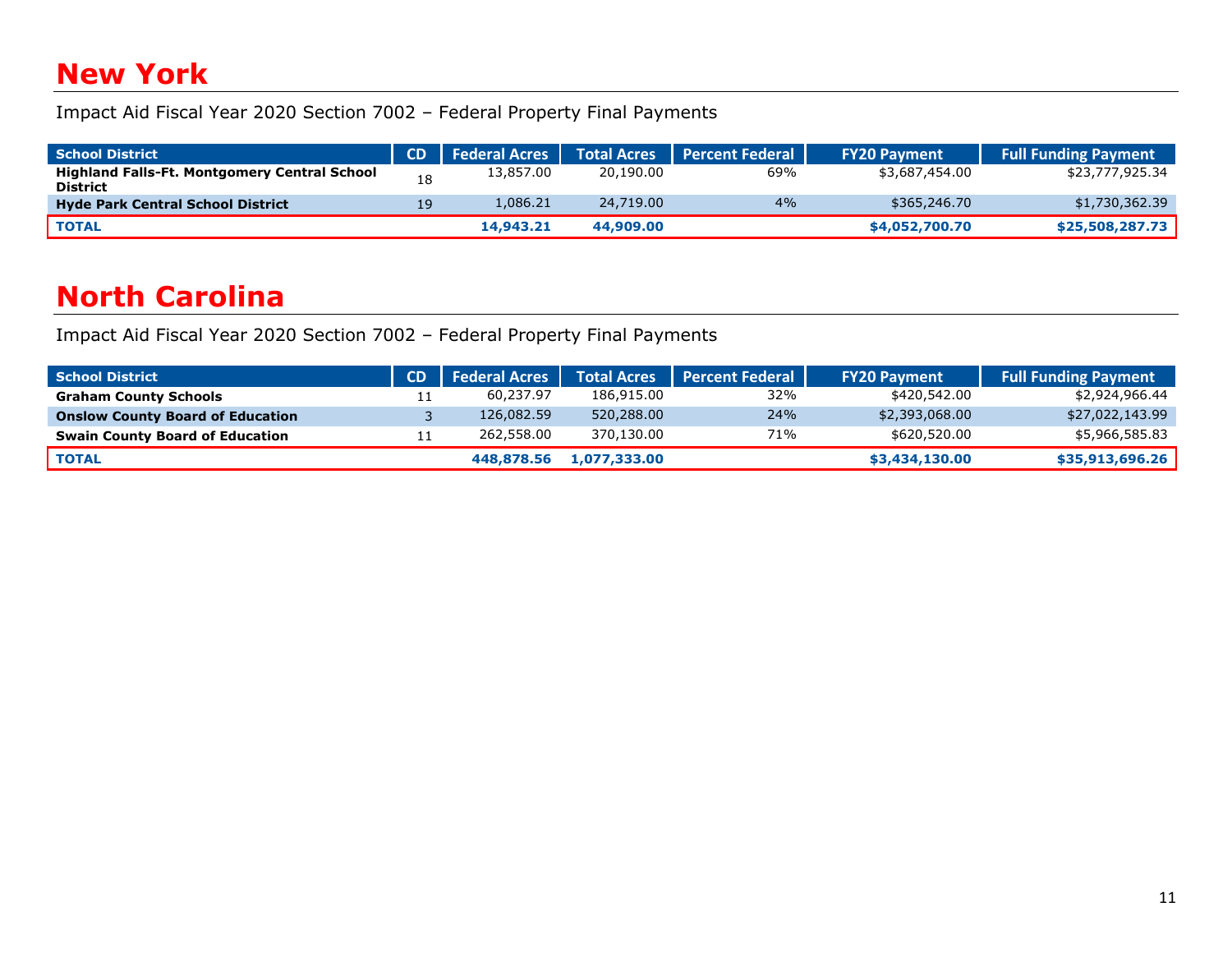### <span id="page-13-0"></span>**North Dakota**

Impact Aid Fiscal Year 2020 Section 7002 – Federal Property Final Payments

| School District                       | <b>CD</b> | <b>Federal Acres</b> | <b>Total Acres</b> | <b>Percent Federal</b> | <b>FY20 Payment</b> | <b>Full Funding Payment</b> |
|---------------------------------------|-----------|----------------------|--------------------|------------------------|---------------------|-----------------------------|
| <b>Beulah Public School Dist. #27</b> | AL        | 2,201.00             | 307,381.63         | $1\%$                  | \$1,152.91          | \$9,108.83                  |
| <b>Garrison School District #51</b>   | <b>AL</b> | 40,935.00            | 238,867.28         | 17%                    | \$63,423.40         | \$299,022.35                |
| Hazen Public School Dist. #3          | AL        | 6,138.79             | 142,297.86         | 4%                     | \$7,764.31          | \$28,943.02                 |
| Turtle Lake-Mercer School Dist. #72   | <b>AL</b> | 3,517.00             | 288,220.58         | $1\%$                  | \$4,070.82          | \$8,975.41                  |
| Underwood School Dist. #8             | AL        | 26,512.47            | 131,572.18         | 20%                    | \$27,572.95         | \$247,938.53                |
| <b>TOTAL</b>                          |           | 79,304.26            | 1,108,339.53       |                        | \$103,984.39        | \$593,988.14                |

#### <span id="page-13-1"></span>**Ohio**

| <b>School District</b>                 | <b>CD</b> | <b>Federal Acres</b> | <b>Total Acres</b> | <b>Percent Federal</b> | <b>FY20 Payment</b> | <b>Full Funding Payment</b> |
|----------------------------------------|-----------|----------------------|--------------------|------------------------|---------------------|-----------------------------|
| <b>Mad River Local School District</b> | 10        | 659.00               | 6,095.00           | 11%                    | \$162,492.84        | \$1,022,987.59              |
| <b>Maplewood Local School Dist.</b>    | 14        | 8,281.85             | 51,255.00          | 16%                    | \$75,069.43         | \$580,525.66                |
| <b>Perkins Local School District</b>   |           | 8,694.26             | 25,960.46          | 33%                    | \$621,673.13        | \$9,093,681.51              |
| <b>Southeast Local School Dist.</b>    | 16        | 22,696.43            | 81,678.81          | 28%                    | \$477,647.57        | \$4,199,113.78              |
| Windham Exempted Village Schools       | 13        | 5,749.84             | 9,434.88           | 61%                    | \$85,318.16         | \$2,539,418.15              |
| <b>TOTAL</b>                           |           | 46,081.38            | 174,424.15         |                        | \$1,422,201.13      | \$17,435,726.69             |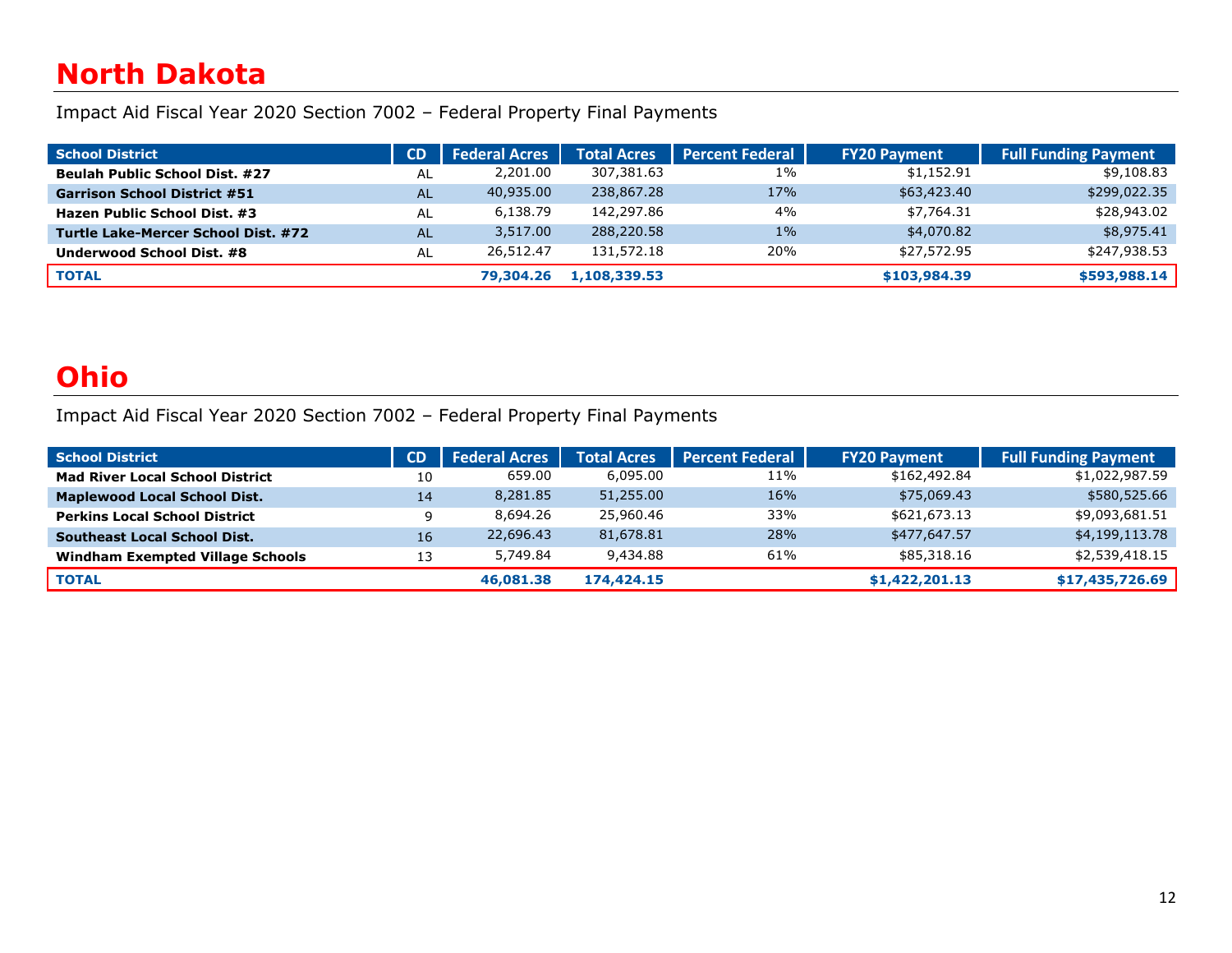### <span id="page-14-1"></span><span id="page-14-0"></span>**Oklahoma**

| <b>School District</b>                        | CD             | <b>Federal Acres</b> | <b>Total Acres</b> | <b>Percent Federal</b> | <b>FY20 Payment</b> | <b>Full Funding Payment</b> |
|-----------------------------------------------|----------------|----------------------|--------------------|------------------------|---------------------|-----------------------------|
| <b>Arapaho-Butler Public School</b>           | 3              | 12,471.00            | 70,274.80          | 18%                    | \$13,207.00         | \$27,594.32                 |
| <b>Bowring Public School</b>                  | $2^{\circ}$    | 20,689.12            | 157,885.38         | 13%                    | \$11,161.00         | \$23,703.78                 |
| Braggs School District 51-I046-000            | $\overline{2}$ | 36,325.00            | 48,706.00          | 75%                    | \$28,657.00         | \$250,333.37                |
| <b>Canadian 61-1002-000</b>                   | $\overline{2}$ | 15,878.00            | 65,083.52          | 24%                    | \$127,912.75        | \$355,133.31                |
| Chelsea School District 66-1003-000           | $\overline{2}$ | 7,483.29             | 102,808.00         | 7%                     | \$5,354.00          | \$45,962.30                 |
| Cleveland School Dist. 59-1006-000            | 3              | 14,039.14            | 88,877.18          | 16%                    | \$67,681.00         | \$2,697,958.03              |
| <b>Colbert 07-1004-000</b>                    | 2              | 8,279.00             | 42,652.24          | 19%                    | \$34,537.00         | \$142,369.56                |
| Crowder 61-I028-000                           | $\overline{2}$ | 16,060.00            | 105,957.12         | 15%                    | \$27,515.60         | \$63,752.02                 |
| Eufaula School Dist. 49-1001-000              | 2              | 25,211.00            | 174,141.36         | 14%                    | \$182,346.00        | \$316,506.68                |
| Felt School Dist. 13-I010-000                 | 3              | 13,733.50            | 220,756.69         | 6%                     | \$4,060.00          | \$9,126.08                  |
| Gore School District 68-1006-000              | 2              | 3,956.33             | 40,610.73          | 10%                    | \$5,775.00          | \$68,893.04                 |
| Haywood School Dist. 61-C088-000              | $\overline{2}$ | 7,560.31             | 60,810.88          | 12%                    | \$2,894.00          | \$17,941.61                 |
| Hulbert Public School 11-I016-000             | $\overline{2}$ | 9,945.00             | 54,070.00          | 18%                    | \$7,457.00          | \$109,672.52                |
| Keota School District 31-I043-000             | $\overline{2}$ | 19,564.00            | 86,493.25          | 23%                    | \$18,307.00         | \$39,315.51                 |
| <b>Keys School</b>                            | 3              | 18,868.00            | 113,852.00         | 17%                    | \$25,019.00         | \$239,505.26                |
| <b>Kildare School</b>                         | $\overline{2}$ | 6,428.00             | 63,693.00          | 10%                    | \$7,776.00          | \$30,271.36                 |
| Kingston 45-1003-000                          | $\overline{4}$ | 38,585.31            | 108,320.00         | 36%                    | \$506,565.00        | \$8,836,311.88              |
| Little Axe School District 14-1070            | $\overline{2}$ | 3,319.00             | 28,614.00          | 12%                    | \$1,060.00          | \$100,448.06                |
| <b>Locust Grove 46-I017-000</b>               | 3              | 14,720.00            | 78,567.46          | 19%                    | \$14,929.52         | \$258,876.04                |
| Mannford Public Schools 19-1003-000           | $\overline{4}$ | 13,528.00            | 49,584.00          | 27%                    | \$76,973.00         | \$2,321,747.82              |
| <b>Marietta 43-1016-000</b>                   | $\overline{2}$ | 7,269.97             | 76,521.00          | 10%                    | \$4,408.00          | \$85,350.70                 |
| Ravia School District 35-C010-000             | 3              | 4,897.00             | 28,068.85          | 17%                    | \$7,530.00          | \$27,557.61                 |
| <b>Shidler 57-I011-000</b>                    | 3              | 5,827.00             | 259,765.00         | 2%                     | \$23,902.00         | \$16,171.91                 |
| Silo School District 07-1001-000              | $\mathbf{1}$   | 17,429.00            | 77,440.00          | 23%                    | \$183,172.00        | \$590,989.20                |
| <b>Skiatook 72-1007-000</b>                   | 3              | 6,449.16             | 38,492.83          | 17%                    | \$49,892.37         | \$519,549.64                |
| <b>Snyder 38-1004-000</b>                     | $\overline{2}$ | 7,193.00             | 221,079.00         | 3%                     | \$7,239.00          | \$14,918.86                 |
| Stidham School District 49-C016-000           | $\overline{2}$ | 10,752.00            | 42,919.38          | 25%                    | \$8,461.00          | \$24,257.49                 |
| <b>Stringtown School District 03-I007-000</b> | $\overline{2}$ | 14,045.00            | 112,504.00         | 12%                    | \$12,108.00         | \$18,136.81                 |
| Tahlequah 11-1035-000                         | $\overline{4}$ | 32,013.47            | 78,549.00          | 41%                    | \$195,750.00        | \$2,394,615.83              |
| <b>Thackerville Public Schools</b>            | $\overline{2}$ | 4,527.79             | 38,441.00          | 12%                    | \$9,590.00          | \$161,040.23                |
| <b>Tishomingo 35-I020-000</b>                 | $\overline{2}$ | 23,749.00            | 141,905.06         | 17%                    | \$92,548.00         | \$137,134.49                |
| <b>Tuskahoma Public School</b>                | $\overline{2}$ | 16,539.83            | 70,000.00          | 24%                    | \$16,169.00         | \$179,103.58                |
| Vian School District 68-1002-000              | 2              | 11,811.00            | 85,374.05          | 14%                    | \$11,643.00         | \$117,819.23                |
| Wister School District 40-1049-000            |                | 6,469.00             | 31,873.00          | 20%                    | \$6,522.00          | \$87,327.61                 |
| <b>TOTAL</b>                                  |                | 475,615.22           | 3,064,689.78       |                        | \$1,798,121.24      | \$20,329,395.74             |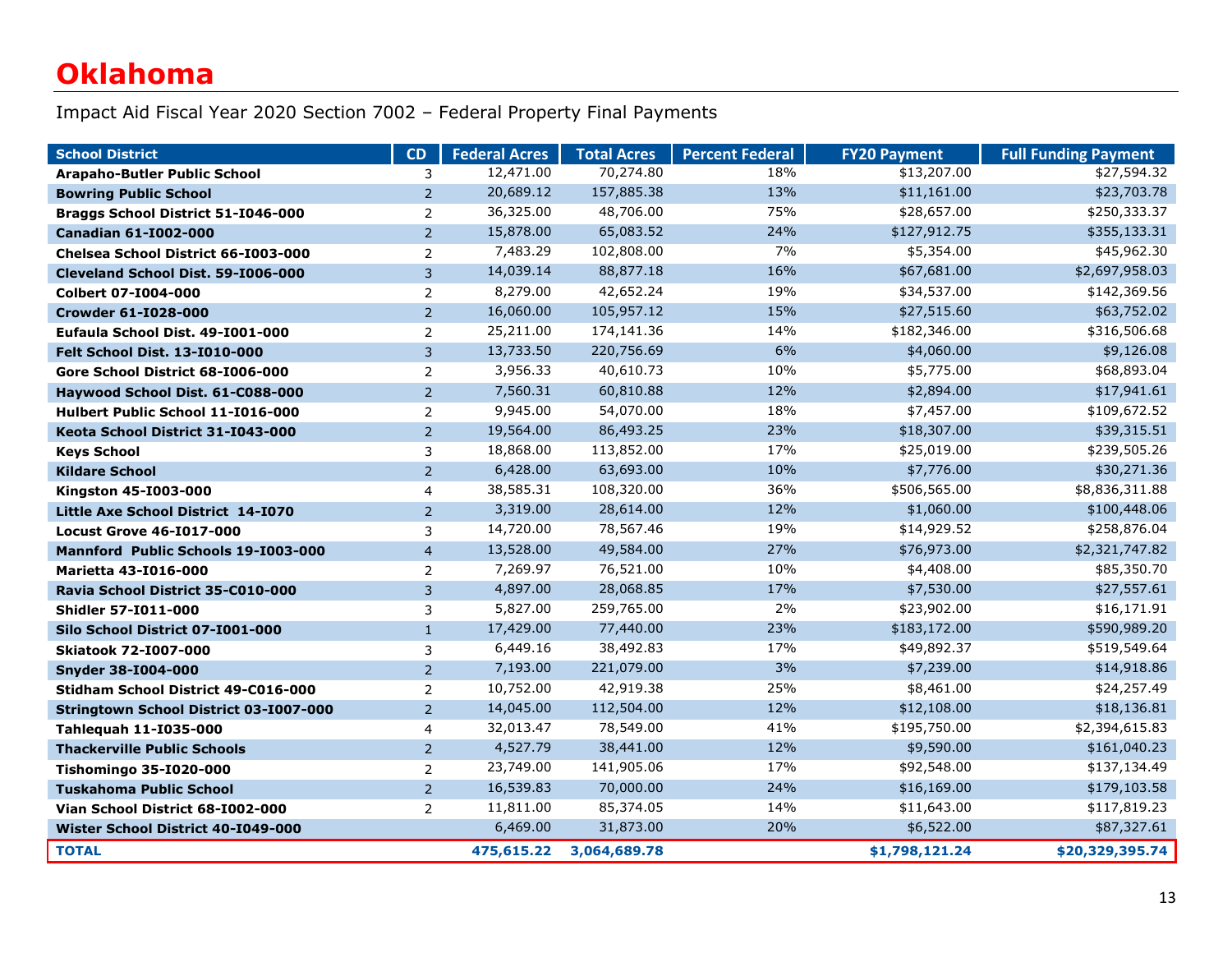#### **Pennsylvania**

Impact Aid Fiscal Year 2020 Section 7002 – Federal Property Final Payments

| School District                              | <b>CD</b> | <b>Federal Acres</b> | <b>Total Acres</b> | <b>Percent Federal</b> | <b>FY20 Payment</b> | <b>Full Funding Payment</b> |
|----------------------------------------------|-----------|----------------------|--------------------|------------------------|---------------------|-----------------------------|
| <b>Chambersburg Area School District</b>     | 13        | 15,832.00            | 161,203.20         | 10%                    | \$476,021.00        | \$8,650,528.89              |
| <b>Delaware Valley School Dist.</b>          |           | 7,633.00             | 125,797.33         | 6%                     | \$733,413,00        | \$3,179,740.05              |
| <b>East Stroudsburg Area School District</b> |           | 11,385.92            | 137,864.28         | 8%                     | \$589,487.00        | \$7,814,025.24              |
| <b>Hatboro Horsham School Dist.</b>          |           | 1,063.95             | 11,995.00          | 9%                     | \$704,376.00        | \$7,401,179.74              |
| <b>Warren County School District</b>         | 15        | 8,507.00             | 578,314.00         | $1\%$                  | \$127,645.00        | \$378,392.14                |
| <b>TOTAL</b>                                 |           | 44,421.87            | 1,015,173.81       |                        | \$2,630,942.00      | \$27,423,866.06             |

#### <span id="page-15-0"></span>**South Carolina**

| <b>School District</b>       |           |           | CD   Federal Acres   Total Acres   Percent Federal | <b>FY20 Payment</b> | <b>Full Funding Payment</b> |
|------------------------------|-----------|-----------|----------------------------------------------------|---------------------|-----------------------------|
| Anderson Co. School Dist. #4 | 14,247.00 | 67,608.00 | 21%                                                | \$245,244.00        | \$4,218,440.69              |
| TOTAL <sup>'</sup>           | 14,247.00 | 67,608.00 |                                                    | \$245,244,00        | 4.218.440.69                |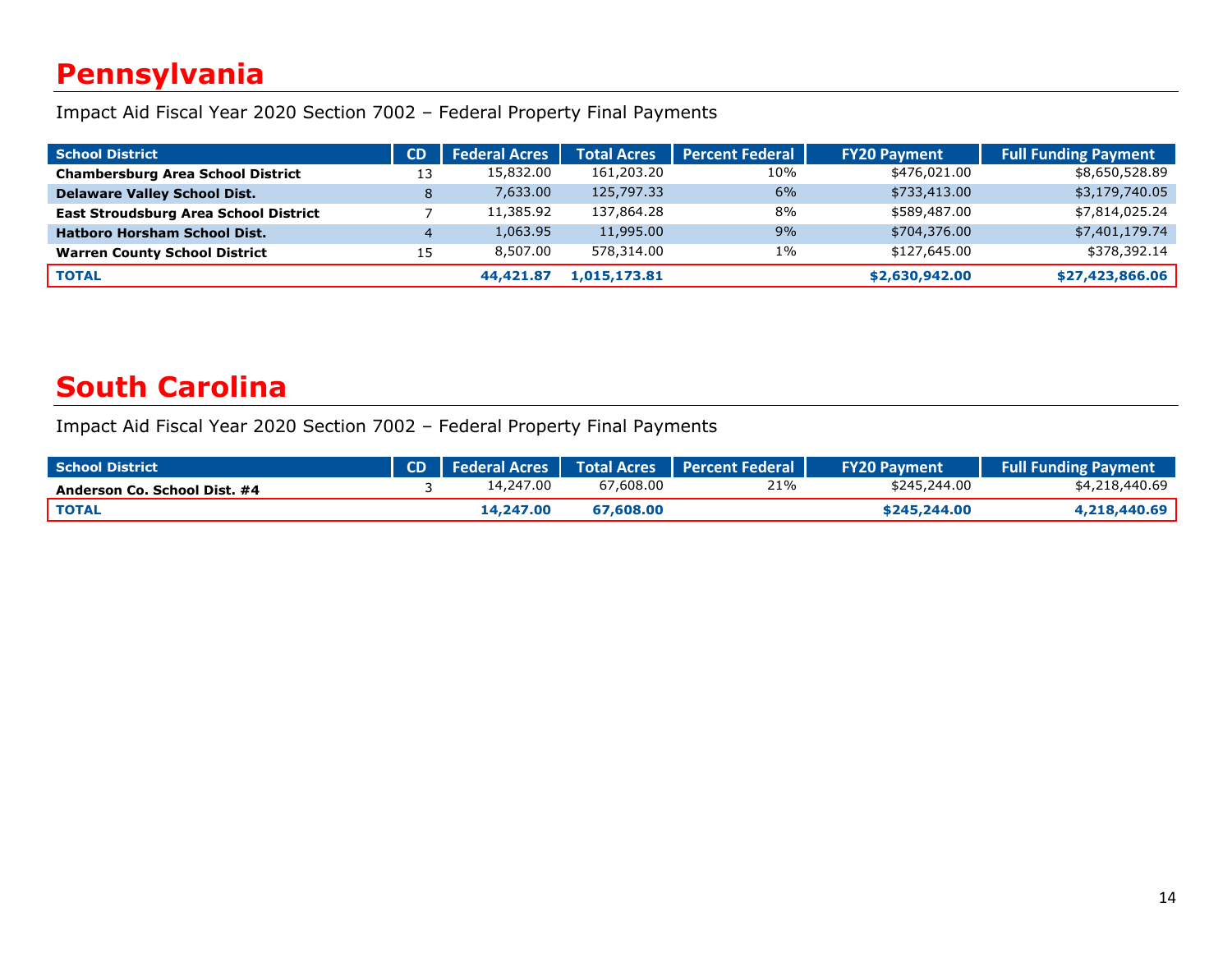### <span id="page-16-0"></span>**South Dakota**

<span id="page-16-1"></span>Impact Aid Fiscal Year 2020 Section 7002 – Federal Property Final Payments

| <b>School District</b>                        | CD        | <b>Federal Acres</b> | <b>Total Acres</b> | <b>Percent Federal</b> | <b>FY20 Payment</b> | <b>Full Funding Payment</b> |
|-----------------------------------------------|-----------|----------------------|--------------------|------------------------|---------------------|-----------------------------|
| <b>Andes Central School District 11-1</b>     | <b>AL</b> | 10,312.14            | 130,743.09         | 8%                     | \$201,103.00        | \$116,816.55                |
| <b>Bison School Dist. #52-1</b>               | <b>AL</b> | 21,288.99            | 854,816.16         | 2%                     | \$17,874.00         | \$26,953.71                 |
| <b>Bon Homme School District #4-2</b>         | <b>AL</b> | 11,749.51            | 202,312.29         | 6%                     | \$301,062.00        | \$116,953.03                |
| <b>Burke School Dist. #26-2</b>               | AL        | 7,501.00             | 224,296.62         | 3%                     | \$3,253.00          | \$36,263.87                 |
| Chamberlain Independent School District #1    | <b>AL</b> | 20,407.91            | 594,270.68         | 3%                     | \$121,610.00        | \$103,837.90                |
| <b>Custer School District 16-1</b>            | <b>AL</b> | 17,973.17            | 772,901.85         | 2%                     | \$673,977.00        | \$132,994.08                |
| <b>Hill City School Distirct</b>              | AL        | 11,600.65            | 370,928.95         | 3%                     | \$441,031.00        | \$125,268.91                |
| <b>Hot Springs School District 23-2</b>       | <b>AL</b> | 13,799.63            | 378,303.99         | 4%                     | \$92,071.00         | \$102,498.76                |
| Kadoka Area School District 35-2              | AL        | 42,448.00            | 1,324,417.00       | 3%                     | \$19,004.00         | \$42,777.76                 |
| Lemmon School Dist. #52-4                     | <b>AL</b> | 91,516.32            | 1,053,826.09       | 9%                     | \$65,999.00         | \$155,749.74                |
| Lyman Independent School District #42-1       | <b>AL</b> | 8,209.07             | 778,588.00         | $1\%$                  | \$4,930.00          | \$12,872.30                 |
| <b>Mobridge-Pollock School District #62-6</b> | <b>AL</b> | 17,209.00            | 170,514.60         | 10%                    | \$83,124.00         | \$190,375.39                |
| <b>Oelrichs Public Schools #23-3</b>          | <b>AL</b> | 34,275.43            | 360,827.18         | 9%                     | \$101,717.00        | \$25,119.05                 |
| Pierre School Dist. #32-2                     | <b>AL</b> | 14,378.00            | 227,319.18         | 6%                     | \$266,501.00        | \$504,634.53                |
| <b>Platte-Geddes School District #11-5</b>    | AL        | 22,002.00            | 404,047.10         | 5%                     | \$76,397.00         | \$128,302.19                |
| South Central School District #26-5           | <b>AL</b> | 16,813.00            | 202,273.00         | 8%                     | \$1,259.00          | \$68,951.29                 |
| Stanley Co. School Dist. #57-1                | <b>AL</b> | 92,451.00            | 970,586.25         | 10%                    | \$402,621.00        | \$266,100.32                |
| <b>Wall School District #51-5</b>             | <b>AL</b> | 46,079.00            | 844,568.43         | 5%                     | \$602,075.00        | \$48,615.59                 |
| Yankton School Dist. #63-3                    | AL        | 2,409.00             | 138,285.99         | 2%                     | \$46,042.00         | \$154,418.96                |
| <b>TOTAL</b>                                  |           | 502,422.82           | 10,003,826.45      |                        | \$3,521,650.00      | \$2,359,503.93              |

#### <span id="page-16-2"></span>**Tennessee**

| <b>School District</b>                   | CD | <b>Federal Acres</b> | <b>Total Acres</b> | <b>Percent Federal</b> | <b>FY20 Payment</b> | <b>Full Funding Payment</b> |
|------------------------------------------|----|----------------------|--------------------|------------------------|---------------------|-----------------------------|
| <b>Clay County Schools</b>               |    | 27,878.00            | 66,000.00          | 42%                    | \$119,339.00        | \$3,473,615.59              |
| <b>DeKalb Co. Board of Education</b>     |    | 38,062.00            | 210,560.00         | 18%                    | \$161,927.00        | \$578,267.80                |
| <b>Pickett Co. Board of Education</b>    |    | 17,973.00            | 112,047.50         | 16%                    | \$48,877.00         | \$117,474.44                |
| <b>Stewart County Board of Education</b> |    | 137,238.13           | 210,996.50         | 65%                    | \$225,055.00        | \$3,644,185.42              |
| Unicol Co. Board of Education            |    | 51,398.95            | 119,355.52         | 43%                    | \$204,464.00        | \$1,729,957.56              |
| <b>TOTAL</b>                             |    | 272,550.08           | 718,959.52         |                        | \$759,662.00        | \$9,543,500.81              |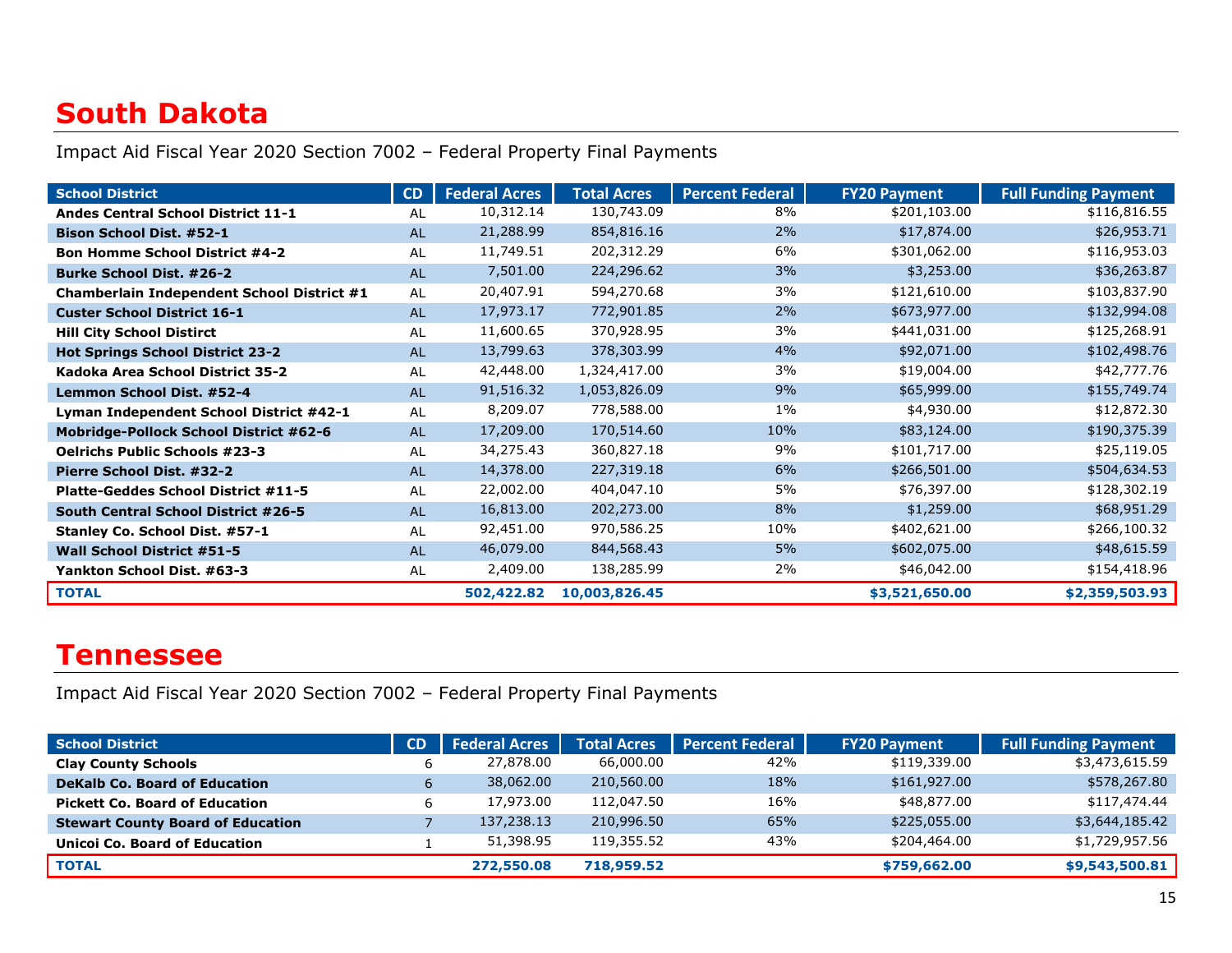<span id="page-17-0"></span>Impact Aid Fiscal Year 2020 Section 7002 – Federal Property Final Payments

| <b>School District</b>                         | CD             | <b>Federal Acres</b> | <b>Total Acres</b> | <b>Percent Federal</b> | <b>FY20 Payment</b> | <b>Full Funding Payment</b> |
|------------------------------------------------|----------------|----------------------|--------------------|------------------------|---------------------|-----------------------------|
| <b>Broaddus Indp. School Dist.</b>             |                | 31,409.00            | 133,569.00         | 24%                    | \$190,541.00        | \$1,130,807.13              |
| <b>Brookeland Ind. School Dist.</b>            | 36             | 29,231.00            | 103,680.00         | 28%                    | \$1,372,452.00      | \$924,517.89                |
| <b>Etoile Indp. School Dist.</b>               |                | 14,565.00            | 46,191.02          | 32%                    | \$48,313.00         | \$312,076.57                |
| Farmersville Indp. School Dist.                | 5              | 10,293.00            | 54,101.70          | 19%                    | \$104,427.00        | \$1,448,063.42              |
| <b>Gatesville Independent School District</b>  | 25             | 65,441.00            | 311,203.00         | 21%                    | \$132,983.00        | \$1,924,122.73              |
| <b>Granger Indp. School Dist.</b>              | 31             | 10,766.00            | 64,119.00          | 17%                    | \$41,436.00         | \$350,906.46                |
| Kopperl Indp. School Dist.                     | 25             | 15,849.00            | 73,246.00          | 22%                    | \$36,383.00         | \$478,983.00                |
| Lake Dallas Ind. School Dist.                  | 26             | 2,879.56             | 10,674.00          | 27%                    | \$439,879.00        | \$8,191,542.91              |
| Lewisville Ind. School Dist.                   | 26             | 17,663.82            | 79,255.00          | 22%                    | \$3,565,147.00      | \$105,604,123.01            |
| Liberty-Eylau Indp. School Dist.               | $\overline{4}$ | 9,626.10             | 44,323.27          | 22%                    | \$110,227.00        | \$1,441,754.43              |
| Little Elm Indp. School Dist.                  | 26             | 9,913.00             | 25,059.00          | 40%                    | \$800,279.00        | \$35,350,487.24             |
| <b>Pilot Point Independent School District</b> | 26             | 21,495.00            | 77,421.00          | 28%                    | \$184,092.00        | \$3,157,032.31              |
| <b>Pottsboro Ind. School Dist.</b>             | 4              | 21,599.00            | 61,700.00          | 35%                    | \$529,013.00        | \$5,392,369.59              |
| <b>Princeton Ind. School Dist.</b>             | 3              | 13,161.00            | 40,040.16          | 33%                    | \$323,501.00        | \$6,870,540.16              |
| <b>Redwater Independent School District</b>    | 4              | 28,004.42            | 56,195.75          | 50%                    | \$301,665.00        | \$2,793,866.06              |
| <b>Texline Indp. School Dist.</b>              | 13             | 46,625.00            | 392,280.00         | 12%                    | \$43,138.00         | \$281,140.08                |
| Wylie ISD                                      | 32             | 3,511.00             | 25,831.06          | 14%                    | \$203,904.00        | \$10,854,781.11             |
| <b>TOTAL</b>                                   |                | 352,031.90           | 1,598,888.96       |                        | \$8,427,380.00      | \$186,507,114.10            |

#### **Vermont**

| School District                                   |    | CD   Federal Acres | <b>Total Acres</b> | <b>Percent Federal</b> | <b>FY20 Payment</b> | <b>Full Funding Payment</b> |
|---------------------------------------------------|----|--------------------|--------------------|------------------------|---------------------|-----------------------------|
| <b>Taconic and Green Regional School District</b> | AL | 18,332.00          | 29,184.00          | 63%                    | \$193,109.00        | \$3,117,120.88              |
| Woodford School Dist.                             | AL | 25,270.00          | 30,400.00          | 83%                    | \$132,907,00        | \$1,338,220.00              |
| <b>TOTAL</b>                                      |    | 55,996.00          | 96,036,00          |                        | \$326,016,00        | \$4,455,340.88              |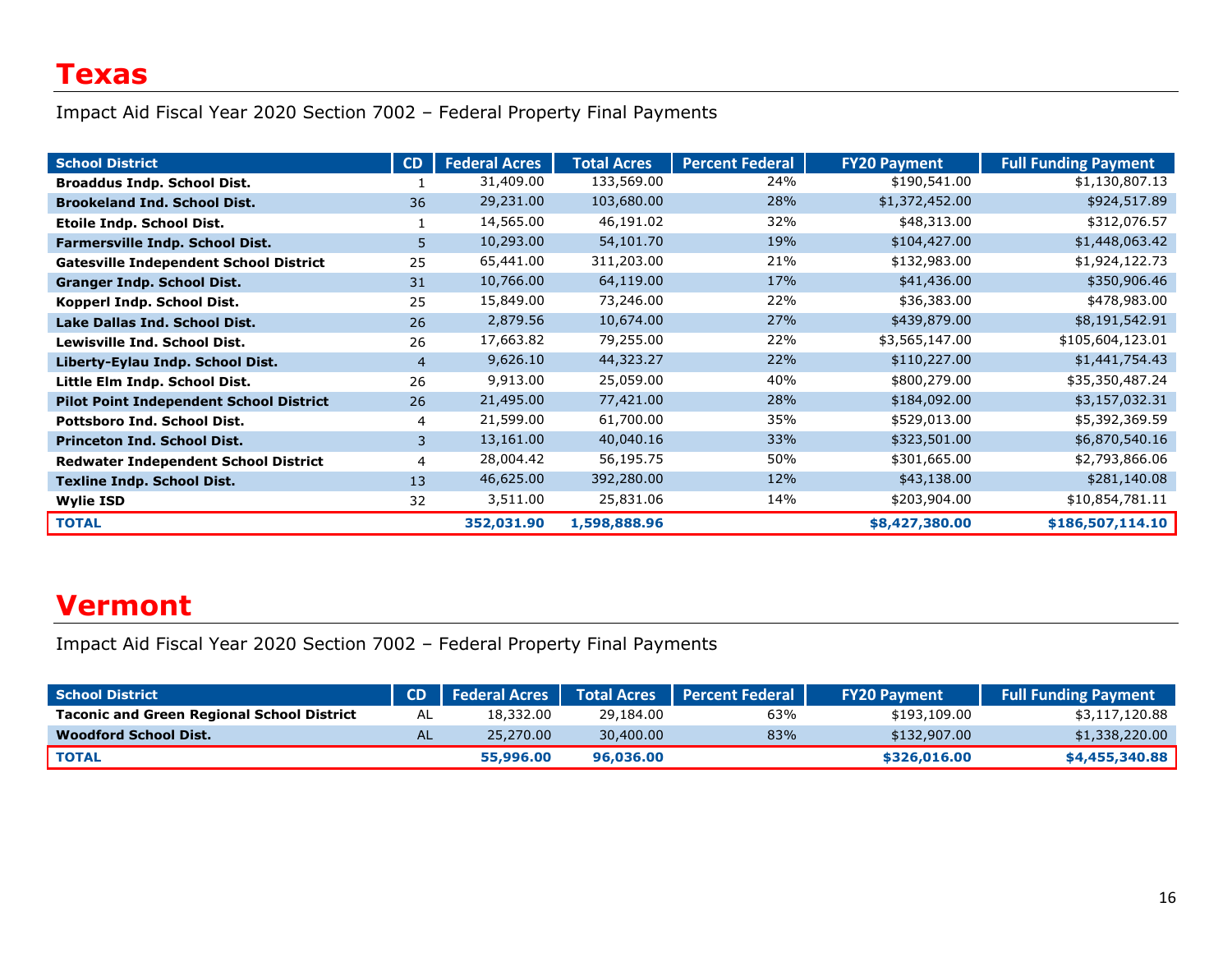### <span id="page-18-0"></span>**Virginia**

Impact Aid Fiscal Year 2020 Section 7002 – Federal Property Final Payments

| School District                 | CD <sub>1</sub> | <b>Federal Acres</b> |            | Total Acres   Percent Federal | <b>FY20 Payment</b> | <b>Full Funding Payment</b> |
|---------------------------------|-----------------|----------------------|------------|-------------------------------|---------------------|-----------------------------|
| Craig Co. School Board          |                 | 35,939.28            | 210,899.00 | 17%                           | \$52,218.00         | \$617,572.71                |
| <b>York County School Board</b> | ⊥,∟             | 24,307.00            | 68,355.00  | 36%                           | \$2,369,606.00      | \$29,942,225.62             |
| <b>TOTAL</b>                    |                 | 60,246.28            | 279,254.00 |                               | \$2,421,824,00      | \$30,559,798.33             |

#### <span id="page-18-1"></span>**Wisconsin**

| <b>School District</b>                    | CD | <b>Federal Acres</b> | <b>Total Acres</b> | <b>Note Percent Federal</b> | <b>FY20 Payment</b> | <b>Full Funding Payment</b> |
|-------------------------------------------|----|----------------------|--------------------|-----------------------------|---------------------|-----------------------------|
| <b>Crandon School District</b>            |    | 9.661.67             | 326,889.93         | 3%                          | \$34,550.00         | \$242,268.19                |
| Laona Jt. School Dist. #1                 |    | 8,283.00             | 154,068.55         | 5%                          | \$30,041.00         | \$109,736.56                |
| <b>School District Of Florence County</b> |    | 13,225.90            | 312,247.55         | 4%                          | \$43,660.00         | \$268,526.48                |
| <b>TOTAL</b>                              |    | 31,170.57            | 793,206.03         |                             | \$108,251,00        | \$620,531.23                |